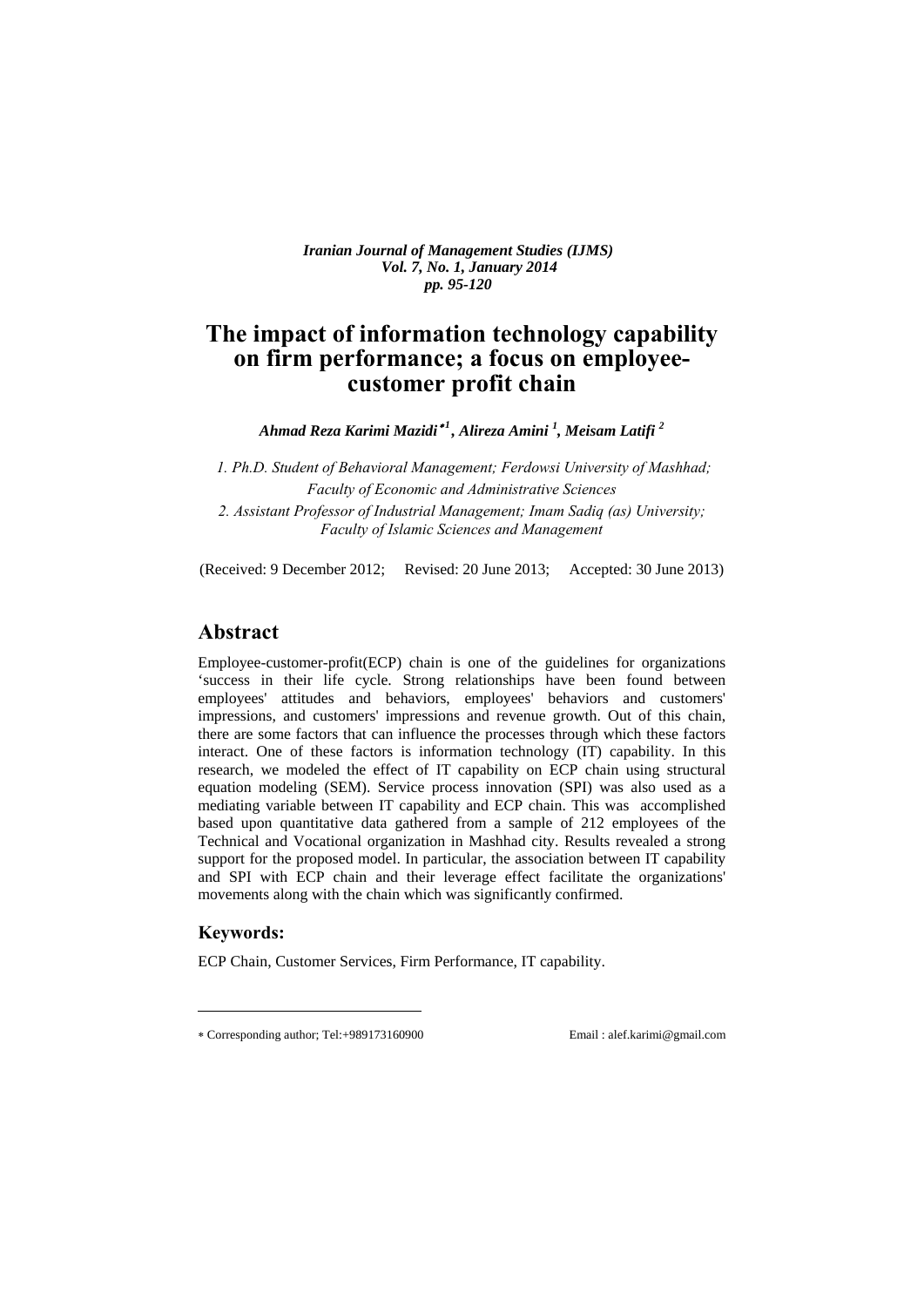# **Introduction**

Investment in IT constitutes most of the organizations' budget, because It has been widely considered as a source of competitive advantage. Although the effectiveness of IT investments is not vacillated, the main concern of managers is to measure its payoff. Early researchers in the 1980s and 1990s had further investigation of the direct relationship between IT investments and firm performance that incidentally obtained contradictory results which has been called as "IT productivity paradox" (Brynjolfsson, 1993). Recently, researchers have adopted a better and broader insight on how and why IT affects organizations' performance and exploring this impact has become a trivial issue for improvement of the organizations' performance.

The resource-based view (RBV) of the firm is an important perspective to evaluate the firm's value in relation to IT (Bharadwaj, 2000). According to this theoretical perspective, only those resources lead to sustainable competitive advantage that are valuable, rare, inimitable, and non-substitutable (Barney, 1991). The concept of IT capability that is the firm's capacity to effective deployment of ITbased resources was emphasized in dynamic capability perspective, which has evolved from the RBV (Ross *et al*., 1996). Therefore, IT capability stands between IT investments and firm's performance and then converts these organizational investments to a resource for sustainable competitive advantages. In addition, there are studies suggesting IT capability is a moderator rather than a mediator variable linking investment to firm performance (e.g., Liu *et al*., 2008). Regardless of mediating or moderating effects of IT capability, this study considers its association with ECP chain and investigates its impact on firm performance.

Customer services and consequently customer satisfaction are the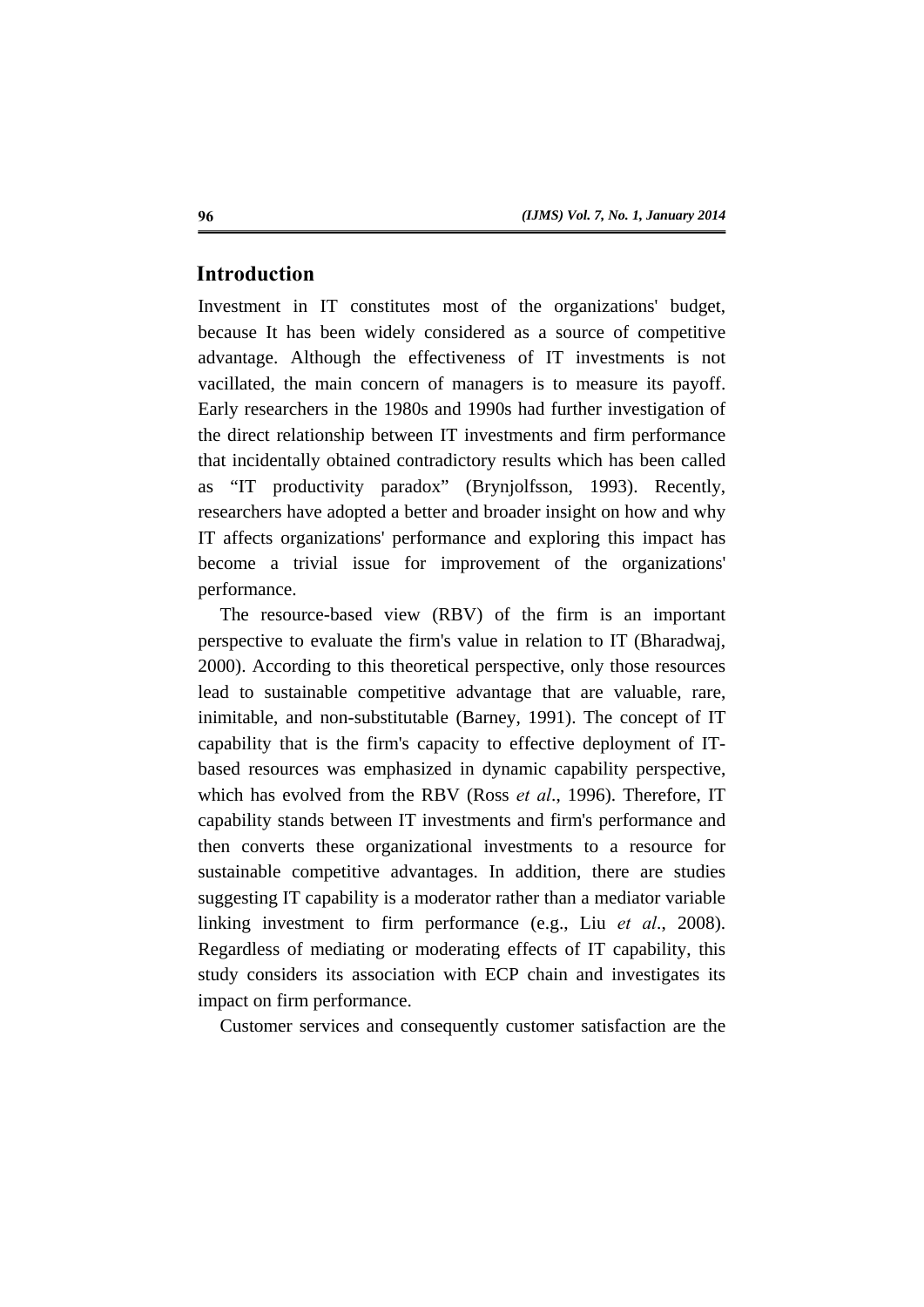focus of ECP chain. Because of the ever-increasing importance of customer service , customer satisfaction and firm performance, customer relationships have become a critical asset for firms. The firms are shifting from a product- to a customer-centric model to meet customer demands and customer satisfaction that has emerged as a key metric for measuring the firms' competitive success (Anderson *et al*., 2004). Prior researches have indicated that high customer satisfaction has the potential to double or triple firms' profit and begun to examine how to use IT to manage customer service activities and reach customer satisfaction (Mithas *et al*., 2005a; Rechinhheld & Sasser, 1990; Rose, 1990). Nonetheless, few empirical studies have been done on how customer services lead to superior performance and how IT capability can strengthen this linkage within the ECP chain template. Thus, this study fills the gap in the relationship between IT capability and firm performance by demonstrating how IT capability interacts with the ECP chain and particularly how it affects customer services via the mediating variable of SPI. This mediating relationship is investigated towards understanding how IT capability and SPI can facilitate producing competitive customer services because it is essential to understand the association between IT capability, ECP chain, and in particular firm performance.

Our research is based on the study of Chen and Tsou (2012) and investigates the interactions between both the IT factors (IT capability) and organizational factors (SPI) with ECP chain. There are few studies on the role of SPI in facilitating customer services (Barney, 1991; Chen & Tsou, 2012) and this is one of the first ones to examine the IT capability association with ECP chain. To do so, we addressed the following questions: (a) How does IT capability associate with ECP chain? (b) How does IT capability affect employees' satisfaction? (c) How does SPI enable IT capability to improve customer services? (d) How does IT capability affect firm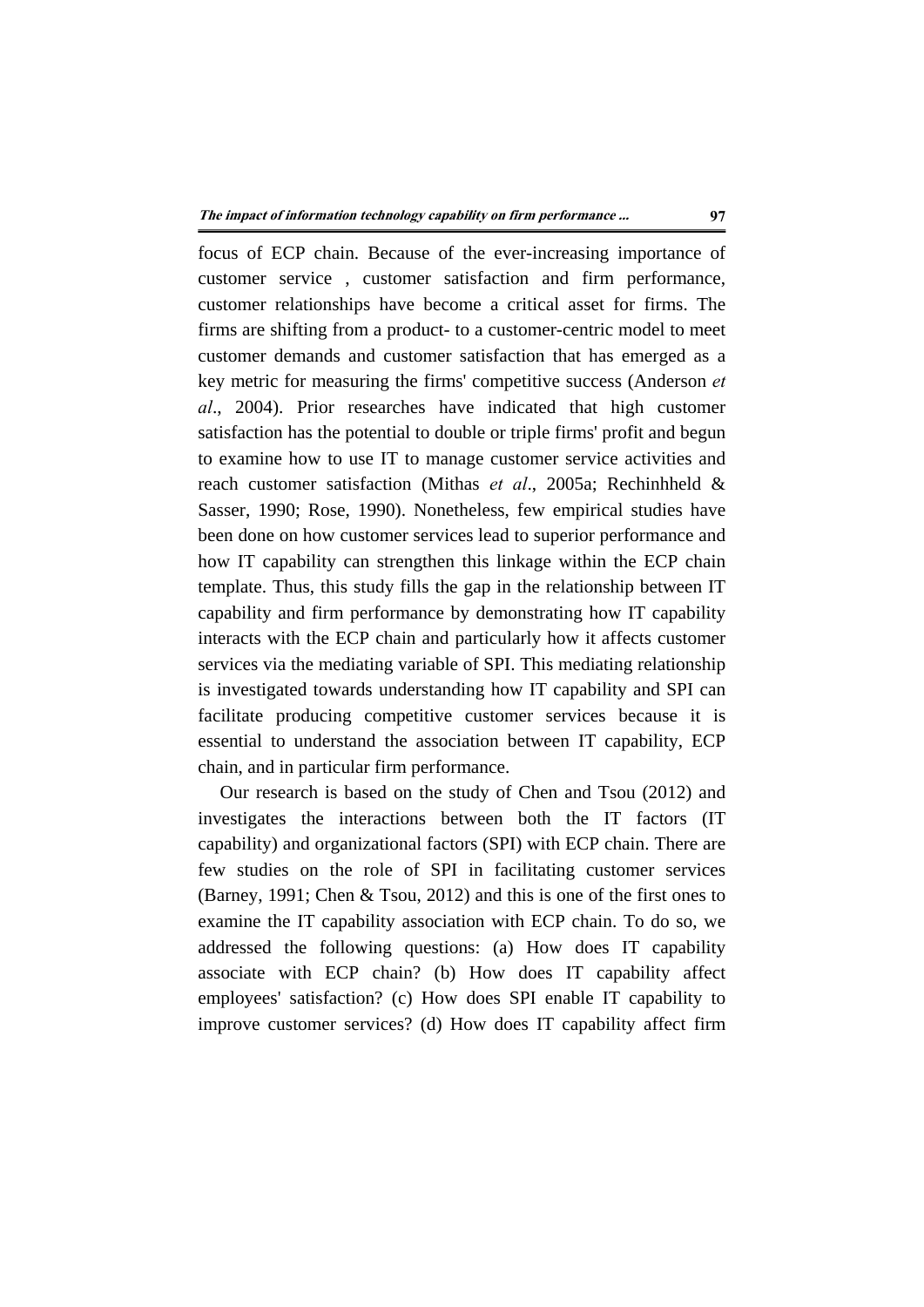performance? And (e) what are the performance consequences of IT capability- and innovative service process-enabled customer services? The remainder of the paper is comprised of the sections such as literature review, hypotheses development, methodology, data analysis and results, and final section of the paper discusses the normative imperatives for practice and concludes with a call for future researches.

## **Literature Review**

#### **IT capability**

IT resources encompass IT "infrastructure, human "skills in "working" with IT, and organization's ability to manipulate IT, which combine to form an intangible resource called IT capability (Bharadwaj, 2000). This view of IT resources has received much support in the IT literature. According to Ross et al. (1996), IT capability is the ability to manage these three IT resources.The combination of these resources is a better resource to compete, or better say, is a competitive advantage. Resource-based view of IT suggests that firms can and do differentiate themselves from competitors by means of their IT resources (Chen & Tsou, 2012). On the other hand, while it is difficult to acquire or imitate each distinct IT resources, firms can achieve competitive advantage through learning to combine their existing IT resources effectively (Bharadwaj, 2000).

Concerning financial performance, fall in the cost of IT without developing Its capability would become a disadvantage. IT capability is required for synergistic operation of IT resources. This organizational capability is a hierarchy of ''composite operant resources'' (Chen & Tsou, 2012; Madhavaram & Hunt, 2008) and its constituents can be either tangible or intangible (Madhavaram& Hunt, 2008). So far, many researchers (e.g., Bassellier *et al*., 2003; Bharadwaj, 2000; Bhatt *et al*., 2005; Ross *et al*., 1996) have tried to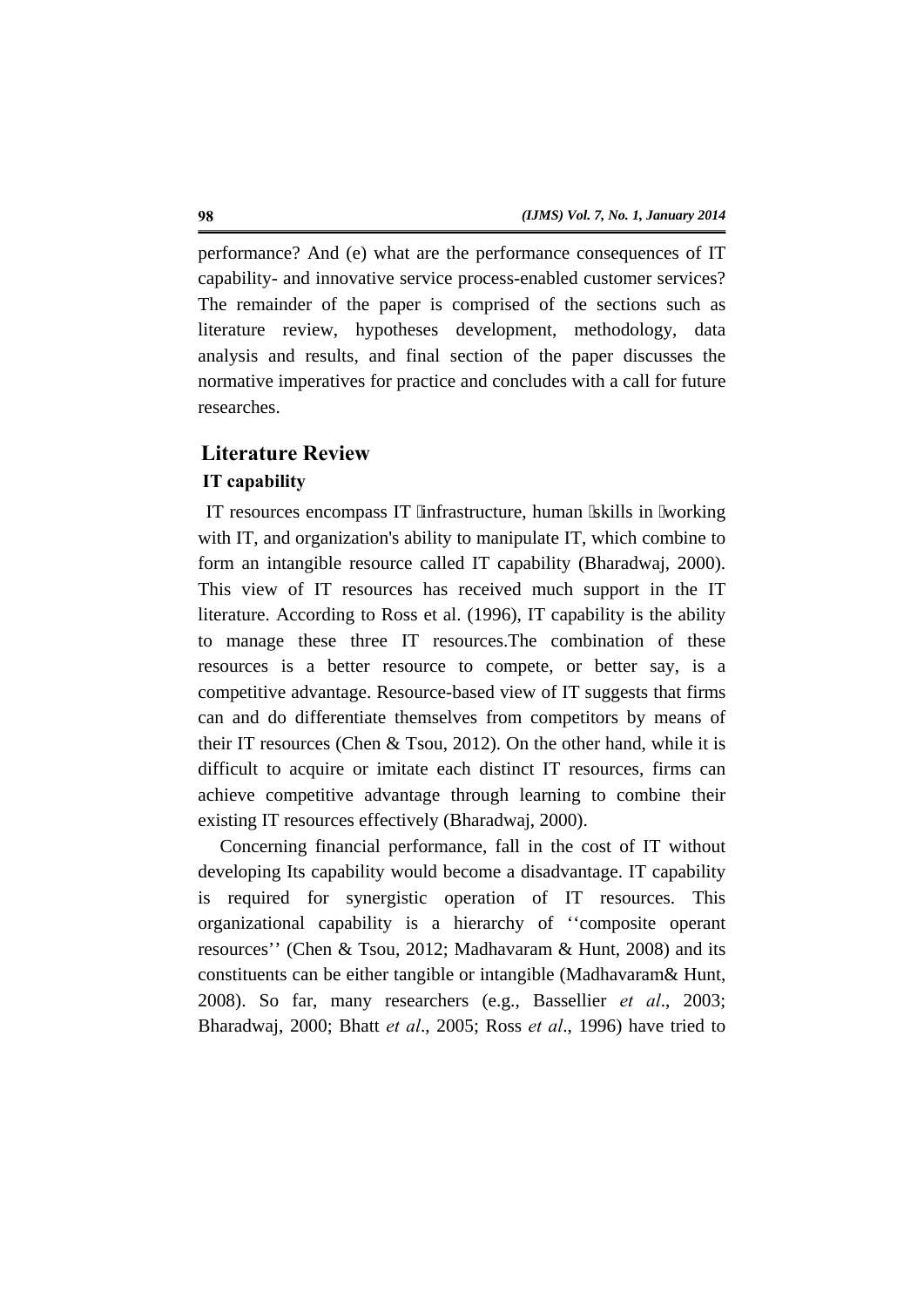categorize IT resources and among them, some researchers like Chen and Thou (2012) attempted to integrate previous categorizations of IT resources. Their new scope of IT capability is comprised of four critical IT-based resources; IT infrastructure, IT human resources, IT related resources, and IT business experience. In this study, we also considered these four resources as the components of IT capability.

#### **Service process innovation**

Lee and Xon (1996) defined process innovation as the "development of a new way in which work is done within an organization through fundamental redesign of work" (p 545). And service processes is a sequence of activities for effective service functioning (Bitner *et al*., 2008). Thus, SPI requires changing both the service process and the design of service encounters (Hill *et al*., 2002). Silvestro *et al*. (1992) defined SPI as "the existence of the customer within the service process".The main stimulus for innovation in process is the cost effectiveness and an enabler is needed which is usually IT (Lee & Xon, 1996). SPIs are those services that support customer interfacing processes (Lyytinen& Rose, 2003) meaning that innovations in service process can improve services that leads to better customer service.

Fitzsimmons and Fitzsimmons (2000) have chosen a different way of looking at SPI and have considered SPI as knowledge management. They postulated that for clarifying of SPI in information- and knowledge-based services technically it should be undertaken as a knowledge management activity. Ruggles (1998) based on a processbased view of the firm identified four types of knowledge-based activities including sourcing, capturing, sharing, and evaluating. These activities about customer knowledge should be applied for innovative service process, because without customers, service process actually does not take place.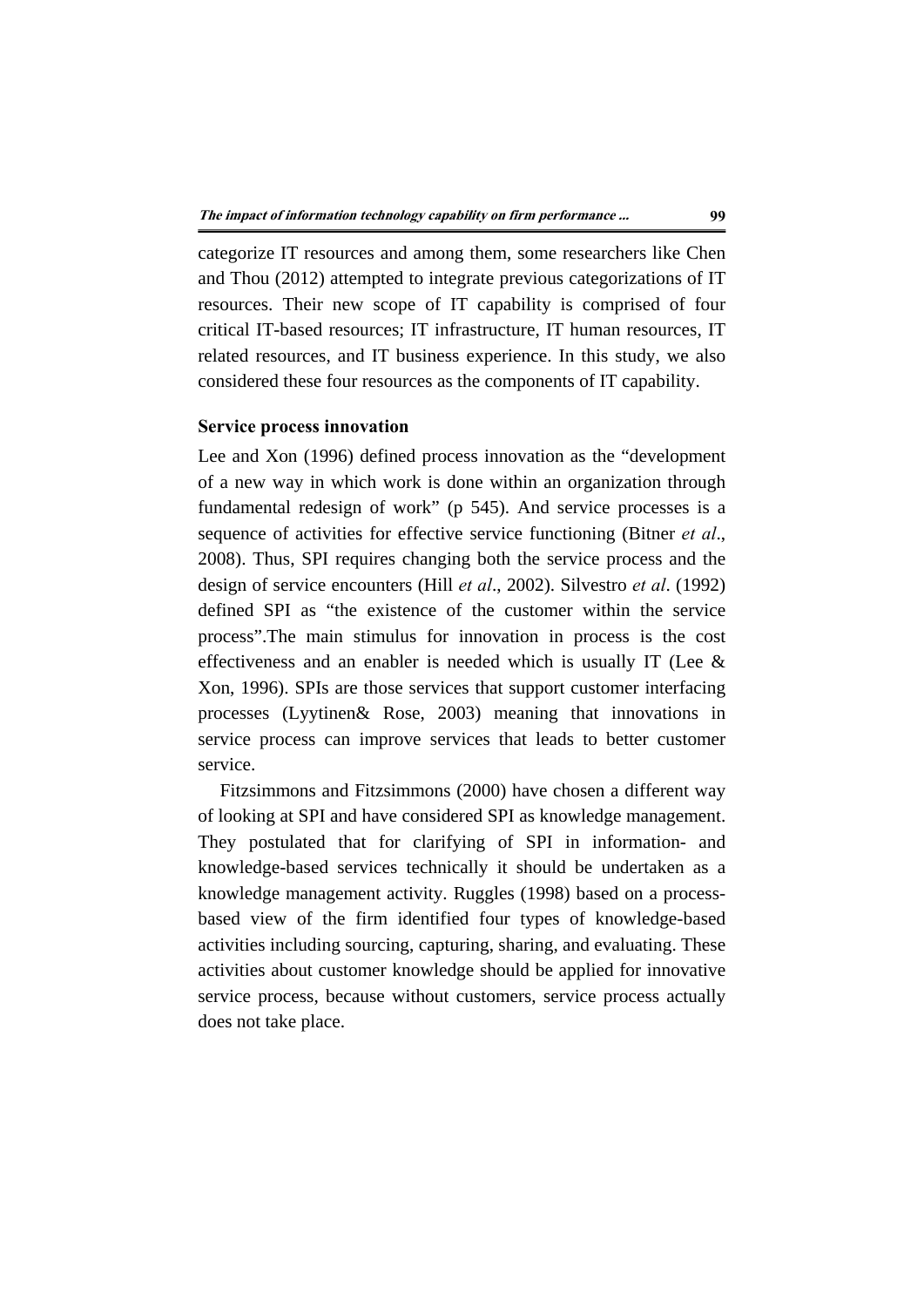#### **Employee-Customer-Profit chain**

The ECP chain is a theoretical concept and framework that links employees, customers, and firm performance. It is best exemplified by a case study entitled "The Employee-Customer-Profit Chain at Sears", which is expressed by Rucci *et al.* (1998) and postulates there are strong relationships between employees' attitudes and behaviors; employees' behaviors and customers' impressions; and customers' impressions and revenue growth.Notably, this theory is the sequence of Heskett *et al.*'s Service-Profit chain (1994) and in fact, they both attempt to investigate the relationship between employees' satisfaction and customers' satisfaction (referred to as the "satisfaction-mirror") and the relationship between customers' satisfaction and financial performance of an organization. Keeping employees satisfied has a great influence on customers' satisfaction and subsequently on firm's profitability.

This theory makes it possible to align HR strategy with business strategy, through employees' satisfaction. Gist of this theory is that keep your employees satisfied and they will make sure your customers are satisfied. However, it does not mean that if you focus on your employees' attitudes it is bound to lead to business performance improvements. Those human resource strategies that focus on employees' satisfaction appear to be the best human resources strategy but if not all links are present in this chain, there will be very little probability to achieve strategic goals.

# **Conceptual Model and Hypotheses Development Employees' Satisfaction and Customer Services**

Previous studies have suggested that there is a strong positive relationship between employees' satisfaction, customer services, and performance in both the manufacturing and service sectors (Brown & Lam, 2008; George, 1990; Harter *et al*., 2002; Johnson, 1996;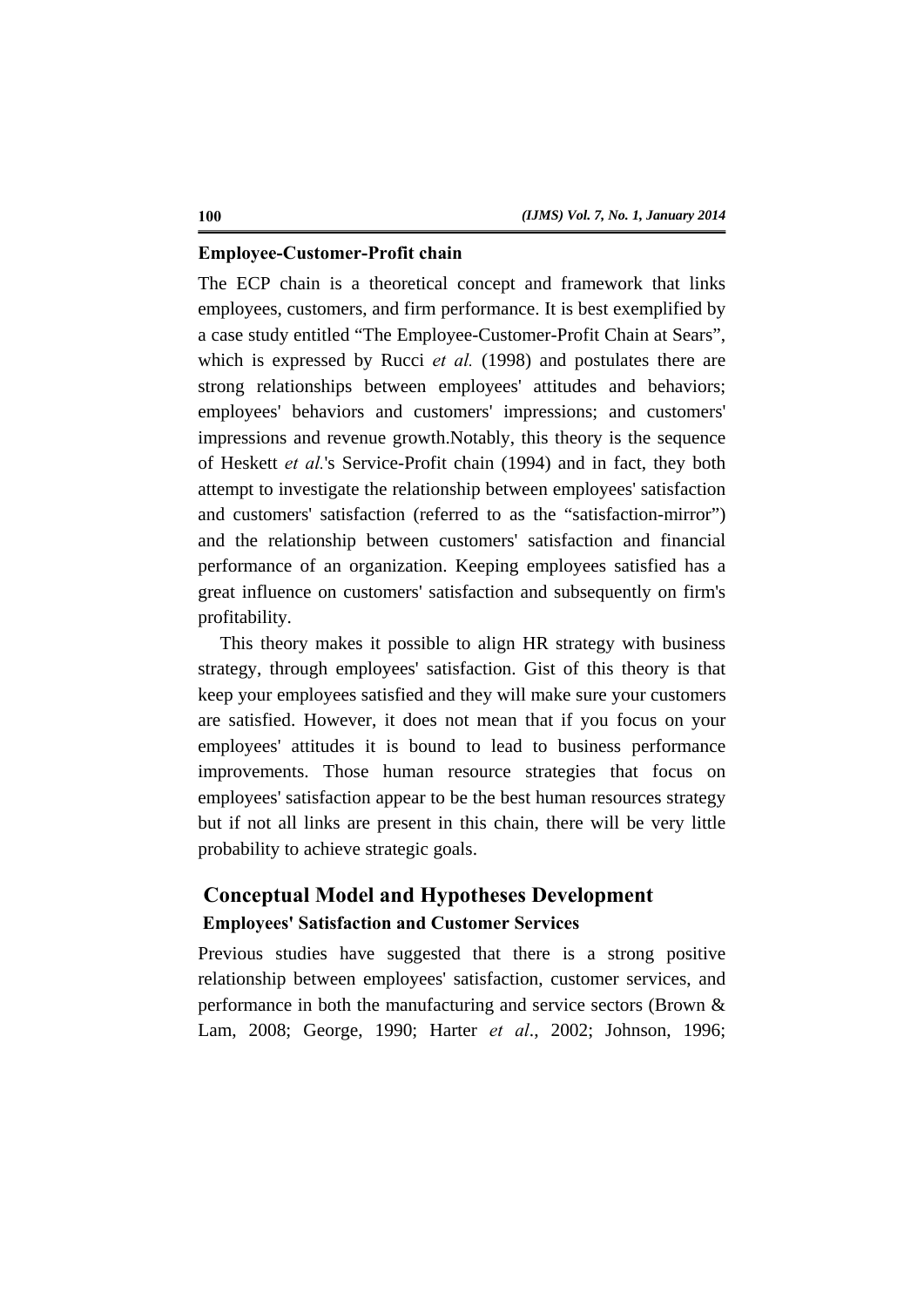Reynierse & Harker, 1992; Schmit & Allscheid, 1995; Schneider *et al*., 1996; Schneider *et al*., 1998; Tornow & Wiley, 1991; Ulrich *et al*., 1991; Wiley, 1991). Employees that are satisfied and loyal, not only remain in their firm and increase its productivity, they also are the cause to customer retention. As suggested by Chi and Gursoy (2009) there is no direct significant relationship between employees' satisfaction and financial performance. In fact, the relationship between employees' satisfaction and financial performance is mediated by customers' satisfaction. Thus, the impact of employees' satisfaction with quality customer services is what every business owner has to understand, because customers and employees see things in similar ways (Feuss *et al*., 2004). As the sear's top managers found that employees' satisfaction predict the retail customers' satisfaction in their firm (Rucci *et al*., 1998).

By the same way, Lucent Technologies conducted a survey on employees and customers' satisfaction in 1998, and was determined while the relationship between employees and customers' perceptions is not strong all the time; they always display positive associations (Feuss *et al*., 2004). In other words, employees' satisfaction leads to their loyalty and commitment, which enhances customers' perceived quality of services and finally customers' satisfaction (Brown & Lam, 2008).

**H1:** Employees' satisfaction will have a significant impact on customer services.

#### **Customer Services and Firm Performance**

Numerous researchers have focused on organizational and behavioral consequences of customer services (e.g., Batt, 2002, 1999; Chen & Tsou, 2012; Cronin *et al*., 2000; Jones *et al*., 2003; Netemeyer *et al*., 2005; Sulek, 1995; Tracey, 1998; Vickery *et al*., 2003) and highlighted the impact of customers' satisfaction on firm performance.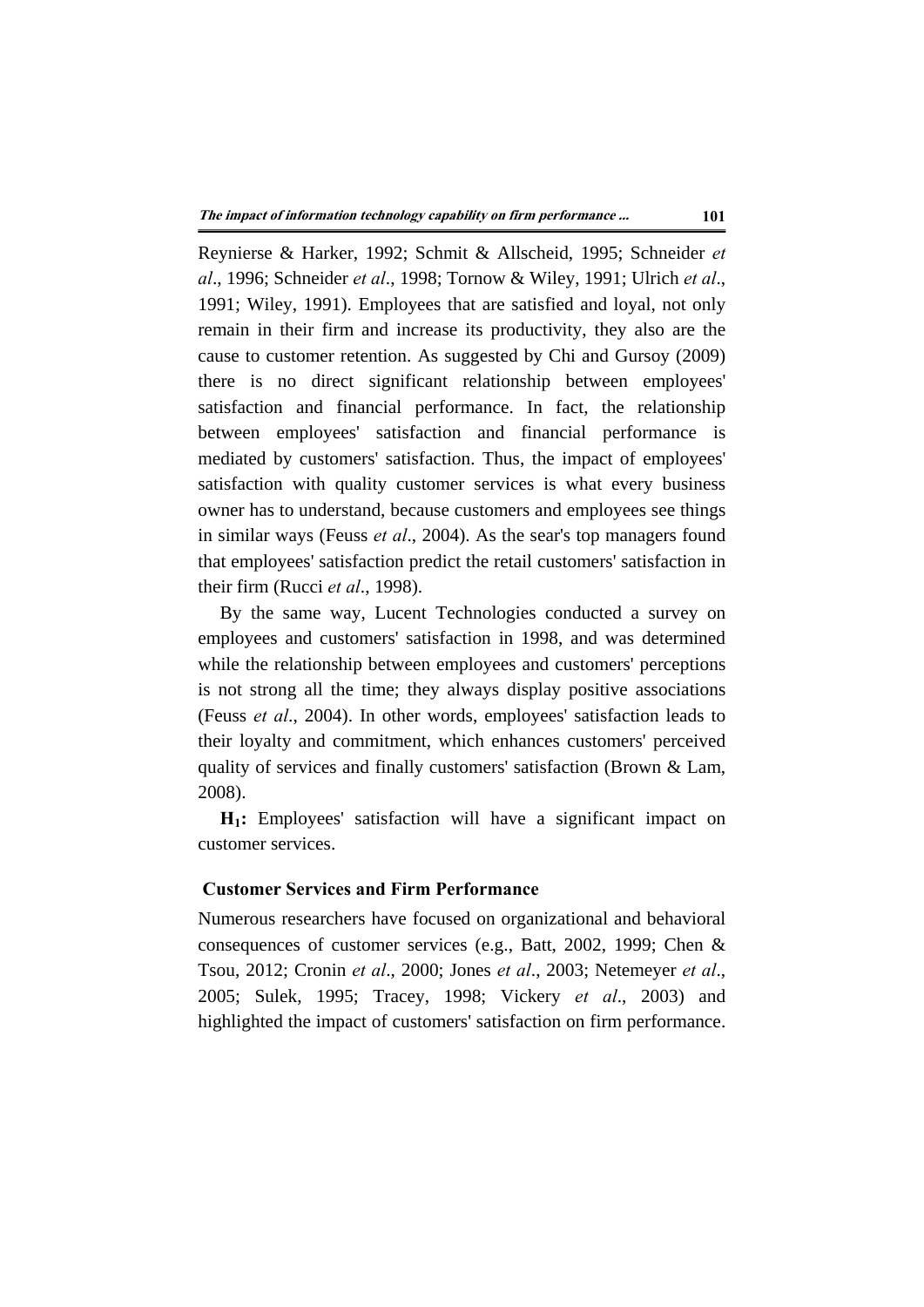Therefore, it is critical for organizations to understand and improve customer service quality. From service delivery perspective, superior service delivery has a positive impact on firm performance in relation to customers' satisfaction, customers' loyalty, brand image, return on assets (ROA), sales growth, market share and overall competitive position (Tracey & Tan, 2001).In addition, firms can improve their performance effectively by customization practices and minimizing customers waiting time-period (Rabinovich *et al*., 2003).Many studies have specifically focused on the relationship between customer services and profitability (Bernhardt *et al*., 2000; Brown & Chin, 2004; Hartline & Ferrell, 1996; Jones *et al*., 2003; Keiningham *et al*., 2006; Koys, 2001; Netemeyer *et al*., 2005; Payne & Webber, 2006; Schlesinger & Zornitsky, 1991; Silvestro & Cross, 2000; Tornow & Wiley, 1991). However, in this study other consequences of customer services such as customers' loyalty, market share and brand image have also taken into consideration. When customers are satisfied and become loyal, they will come back to the firm in the near future and recommend to their acquaintances to do the same. They actually are the cause of the firm's revenue to grow and improve profitability by retention, repurchase, and referral (Heskett *et al*., 1994).

If we replace the concept of "Firm performance" with its measure "Profitability" in ECP chain according to the financial and marketing literature, we can enrich the conceptual framework and investigate the relationship between customer services and firm performance. Profitability is an important determinant in the financial performance of organizations. We assume that the implementation of customer service practices is a possible determinant of overall firm performance. Thus, second hypothesis forms as following:

**H2:**Customer services will have a significant impact on the improvement of the firm performance.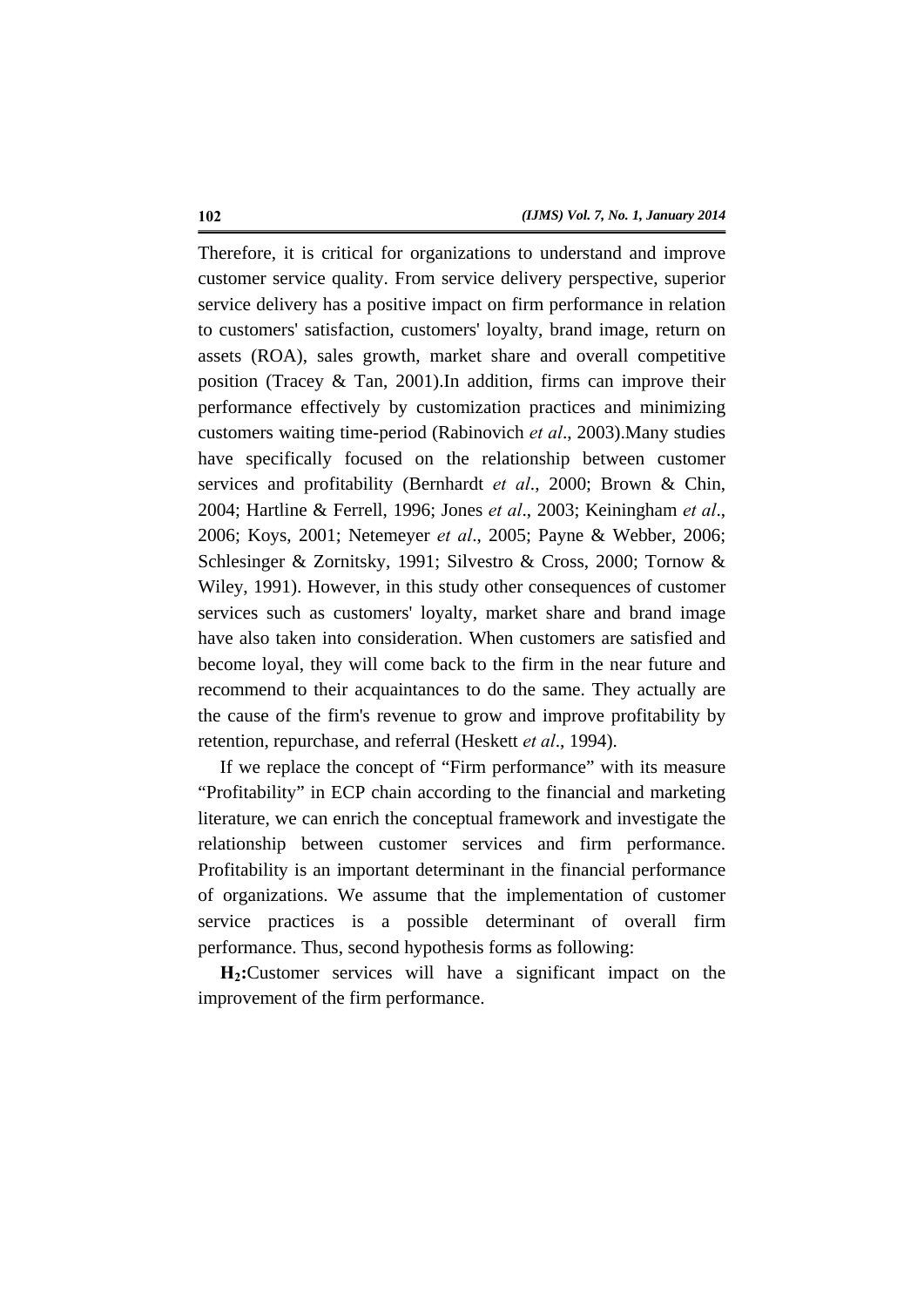### **IT capability and employees' satisfaction**

Most researches about IT have traditionally focused on its ability to add economic value to the firm's products and services through differentiating. For instance, firms can offer various customized products and services with lower costs using IT capabilities such as customer relationship management (CRM) and customer knowledge management (CKM) systems (Karakostas *et al*., 2005). Nevertheless, if we turn our viewpoint from RBV, we would find that the IT capability also affects the employees' work life. The primary role of IT is monitoring employees electronically and controlling their operations (Schlesinger & Heskett, 1991); beside from the perspective of total quality management (TQM) it becomes a resource for employees to manipulate (Zuboff, 1988, as cited in Batt, 1999) that both of these cases affect the quality of employees' work life and subsequently their work attitudes and behaviors.

With IT systems, organizations face many new aspects of the work environment such as self-managed teams, process improvement, mobile working, organizational learning capability, and many more empirical evidences (e.g., Chiva & Alegre, 2009; Real *et al*., 2006) support this notion that there is a positive association between these new aspects, and employees' attitudes such as job satisfaction. Many organizational processes are also altered due to IT innovations in the workplace, which human resource management (HRM) components like payroll system, performance evaluation system, motivation, job design, and effective communications with employees are at the top of these changes. The results of a study for example indicated that individual autonomy and IT has a positive effect on wages (Hunter & Lafkas, 1998). On the other hand, Bharadwaj (2000) emphasizes on the importance of human capital enhancement such as technical and managerial IT skills for setting up IT systems. It seems that in the presence of IT capability, both the employees' working environment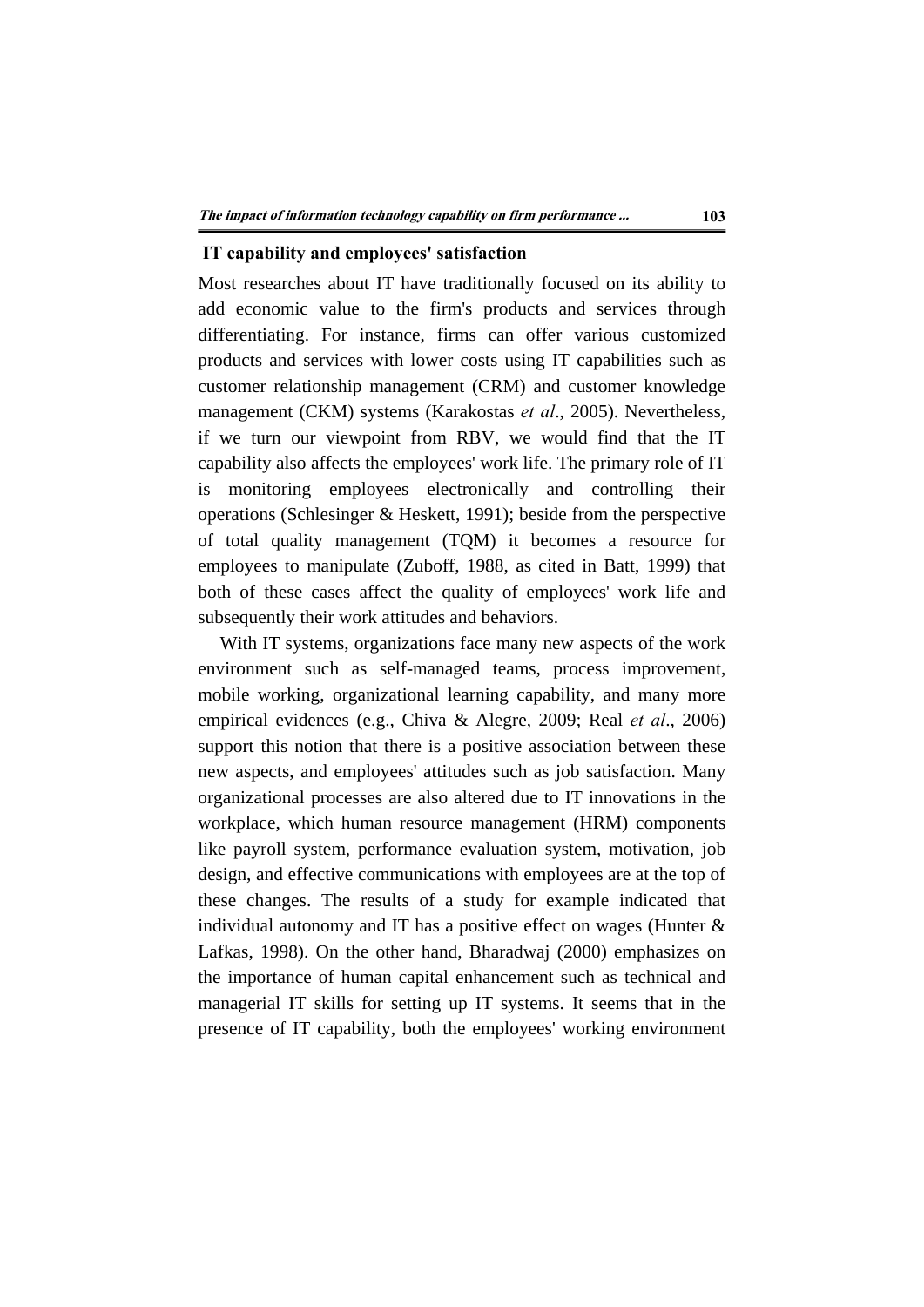and the manner that they are managed will be affected, because IT could help to evaluate employees' performance by increasing convenience and collecting performance information for management use. Thus, we postulate that IT capability would have a positive impact on employees' satisfaction.

**H3:** IT capability will have a significant impact on employees' satisfaction.

#### **IT capability and firm performance**

IT resources are comprised of three parts: (a) tangible resources comprising IT infrastructure, (b) human IT resources comprising technical and managerial IT skills, and (c) IT-enabled intangible resources like information management capability (Bharadwaj, 2000). While, the IT infrastructure is the foundation, information management has a more prominent impact on firm performance (Cotteleer & Bendoly, 2006). IT infrastructure capability has been specified in previous studies as an important determinant of firm performance and it approximately has become a trivial matter. However, what is most debated is that how IT capability affects firm performance.

While the customer-employee interaction is one dimension of service work, IT usage is a second factor affecting performance (Batt, 1999). Some studies (e.g., Mithas *et al*., 2005; Mithas *et al*., 2011) suggest that IT capability more affects the performance indirectly by mediation of other organizational capabilities like customer and market focus, performance management, and information management capability, although a direct relationship between IT capability and performance has been verified too. IT resources in combination create a firm-wide IT capability (Bharadwaj, 2000) that leads to competitive advantage and better firm performance by increasing its revenue and decreasing its costs. In general, the direct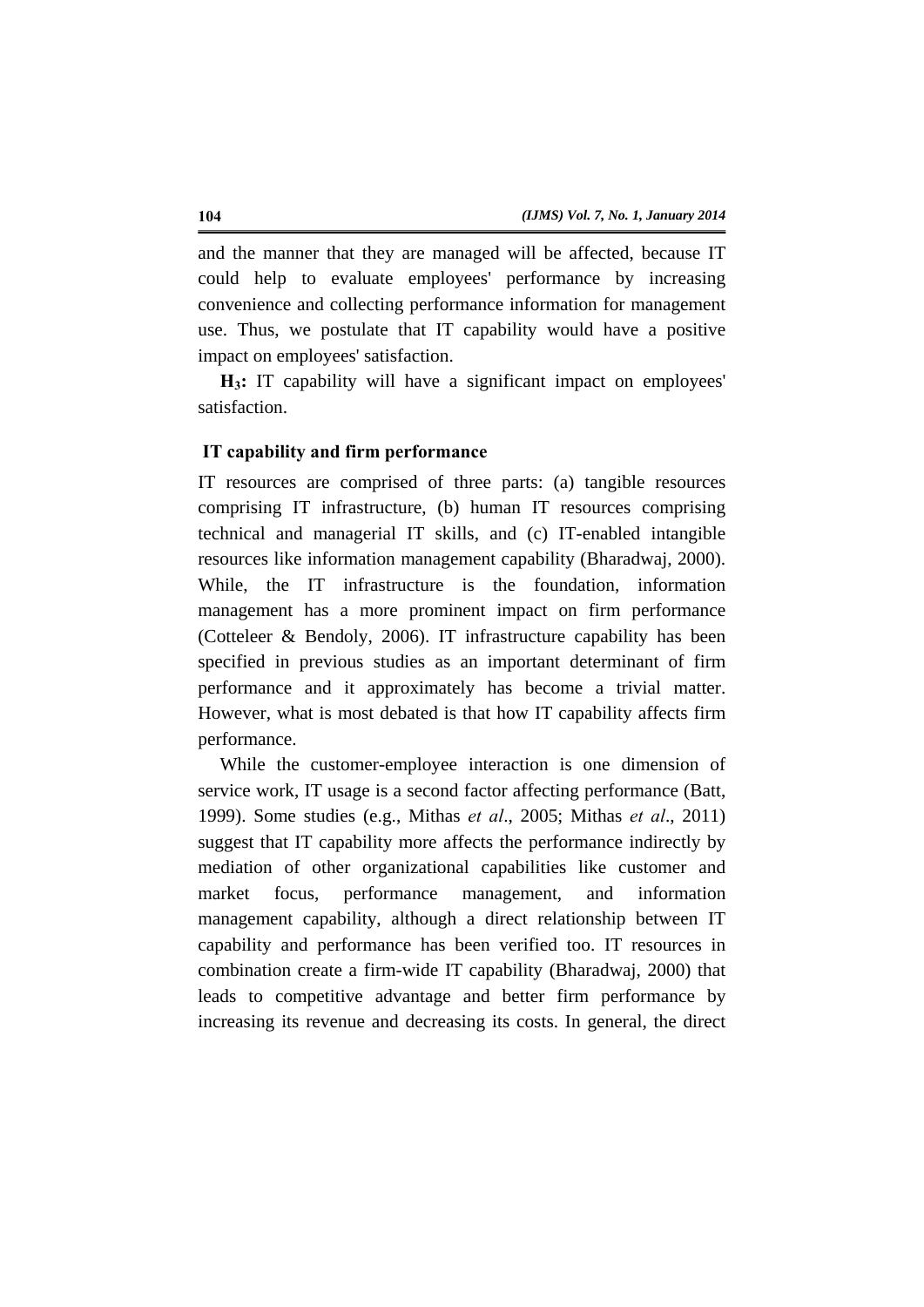relationship between IT capability and firm performance has been investigated in many studies (e.g., Bharadwaj, 2000; Lai *et al*., 2008; Ravarini, 2010; Santhanam & Hartono, 2003; Zhang, 2005) that led us to consider this relationship. We therefore hypothesize the following:

**H4:**IT capability will have a significant impact on the improvement of the firm performance

#### **Mediating role of service process innovation**

Firms can achieve innovation in various processes from different ways like technology resources, knowledge, and relationship network (Chapman *et al*., 2003). Nowadays, the markets have become extremely competitive and it is not easy to compete for permanent and loyal customers and offering superior services in the presence of knowledge competitors. Firms should achieve competitive advantage through innovation in the service process, and one of the ways that makes it possible is IT capability.

Heskett et al. in their book namely *Service Breakthroughs* (1990), offered a model for the "people-service-profit chain" that specified how internal service quality leads to customer services, customers' satisfaction, and profitability; it is IT capability that cause of internal service quality. IT capability itself is a prominence and how to exploit it is more important. Skilled employees who have discretion in IT system utilization are likely to come up with innovations in the service process that improve service delivery and sales.

According to RBV, capabilities are potential resources that enable firms to differentiate their products or services and create economic value through the creation and implementation of strategies (Barney, 2002). A variety of products, lower prices, and personalized services are different instances (Chen & Tsou, 2012), entitled customer services improve firm performance. Firms should adopt relevant technologies to customize their services because of increasing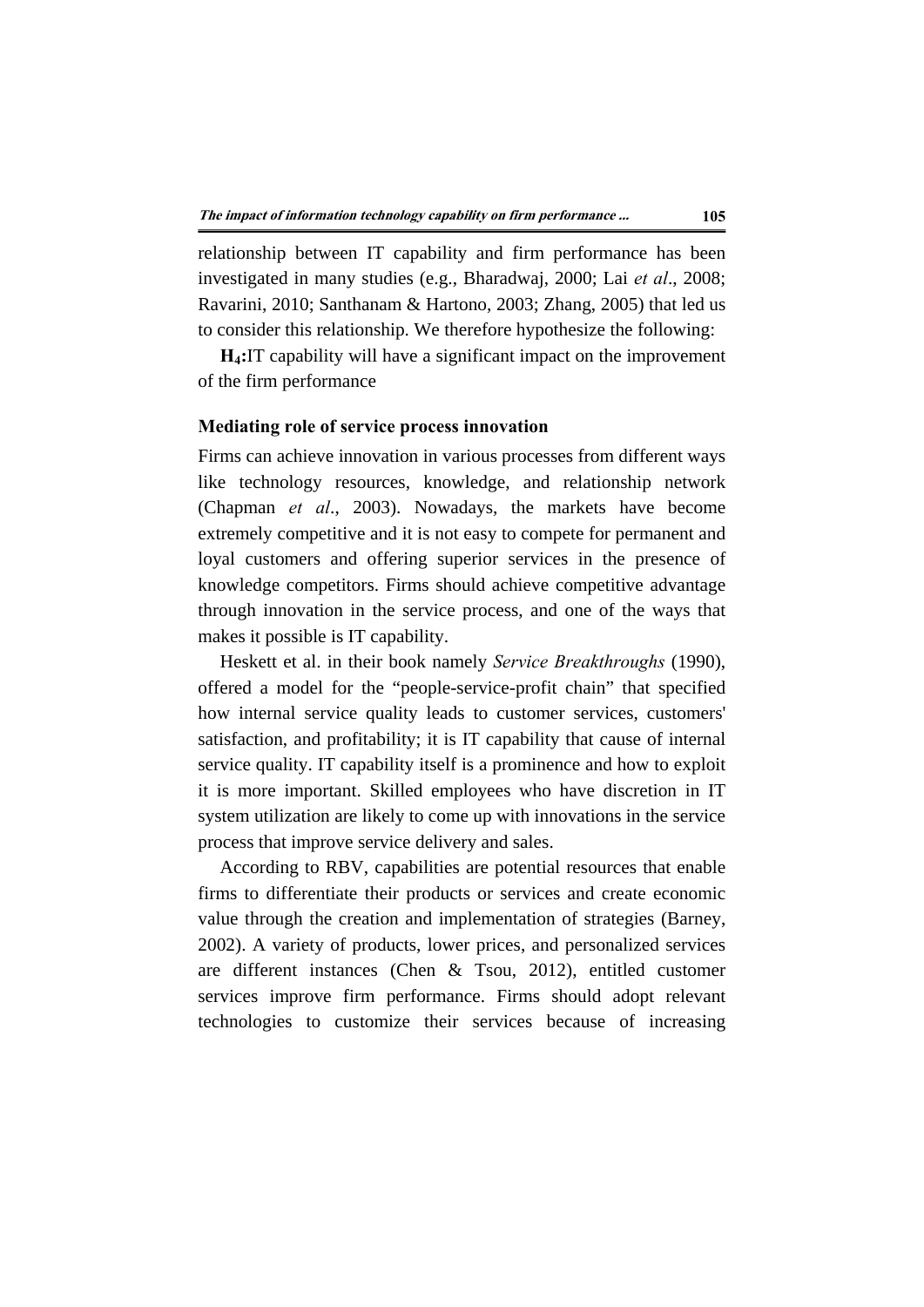customers' demand for more diverse product/service offerings (Pine, 1993), and IT (e.g., CRM system) is one of these technologies for this purpose. It seems that IT capability leads to SPI by increasing convenience and collecting service performance information, and then it leads to better customer services by supporting service operations and offering extra services (Chen & Tsou, 2012). Thus, we postulate that IT capability will affect customer services via SPI. Based on the above discussion, we propose that:

**H5:**SPI fully mediates the relationship between IT capability and customer services.



**Fig. 1. Conceptual model of IT capability & ECP chain** 

#### **Method**

This is a descriptive research in which we mainly pursuit to observe the influence of IT capability on ECP chain in the context of training institutions. We used the items of Chen and Tsou's (2012) questionnaire to measure the IT capability, SPI, and customer services, and the items of the Job Descriptive Index (JDI) adopted from Smith *et al*. (1969) were used to measure employees'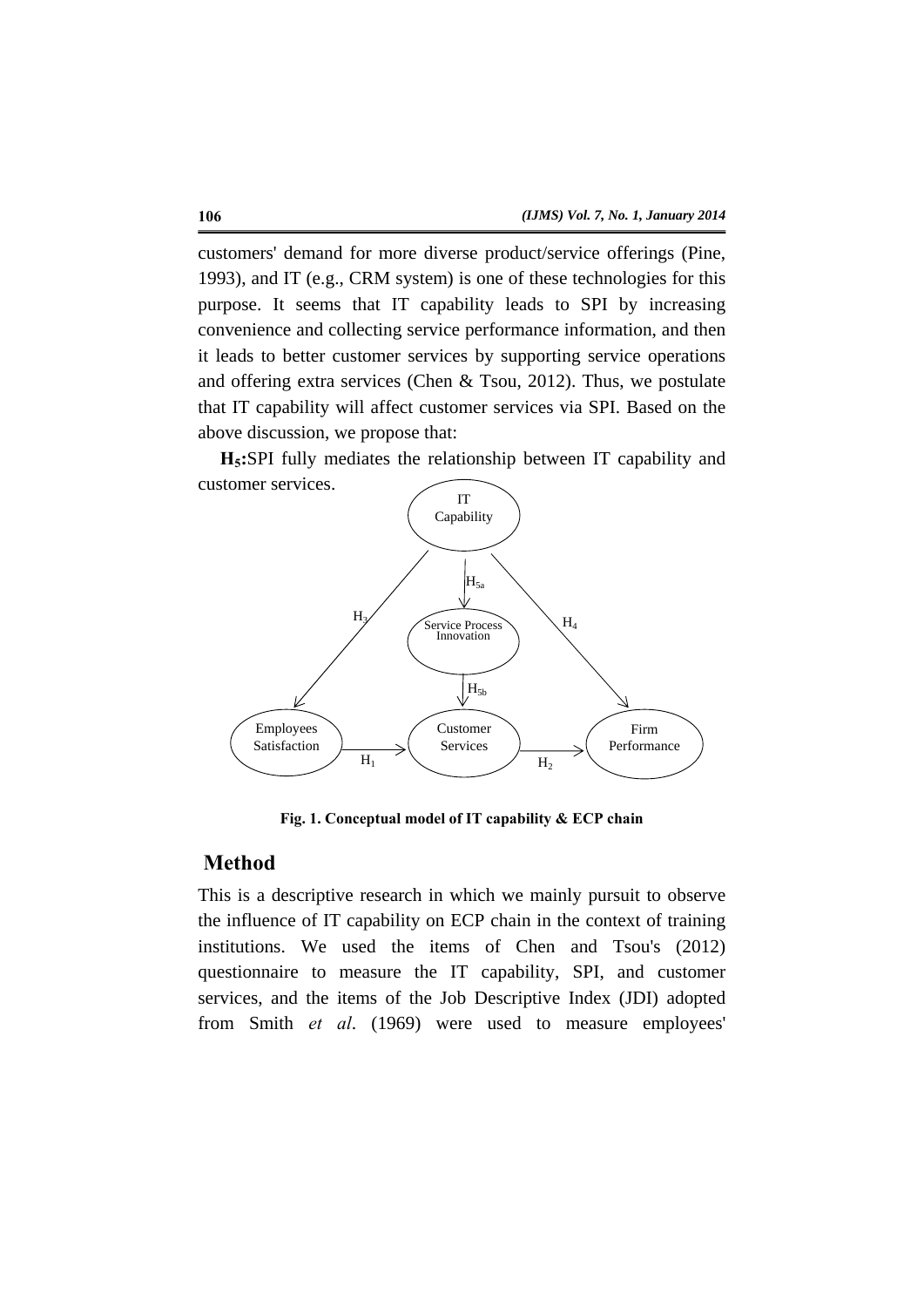satisfaction. Due to the reluctance of firms to provide real information about performance, we followed the approach of Moorman and Rust (1999) and gathered the subjective perceptions of employees. Thereby, the firm performance was measured using five items by focusing on three subjective fields of financial, market, and customer performance. Finally, a questionnaire was designed involving semantic differential scales for JDI items and 5-point Likert-type scales for the other variables.

#### **Population, sample size and sampling method**

Data was collected from employees of a Technical and Vocational (T&V) organization in city of Mashhad. As it is a service organization,it deals with IT, and SPI is largely the case.The sample size that was calculated by GPOWER Software consisted of 250 employees. T&V organization has seven offices in the city scope, then single-step cluster sampling method was used in order to research statistical sample represents the population properly. Therefore, each office was a cluster and each employee randomly was selected as a member of our sample.

# **Results**

Out of 250 questionnaires administrated, we received back 212 (85%) eligible responses. Then, they are our database for analysis in this research. 34.5% of the respondents were female and 65.5% were male. Mean age of respondents was 36.86 years and mean of their tenure was 12.16 years. Regarding education, 22.9% of the respondents had a diploma and less than diploma, 71.6% had a high diploma degree and Bachelor, and 5.5% higher.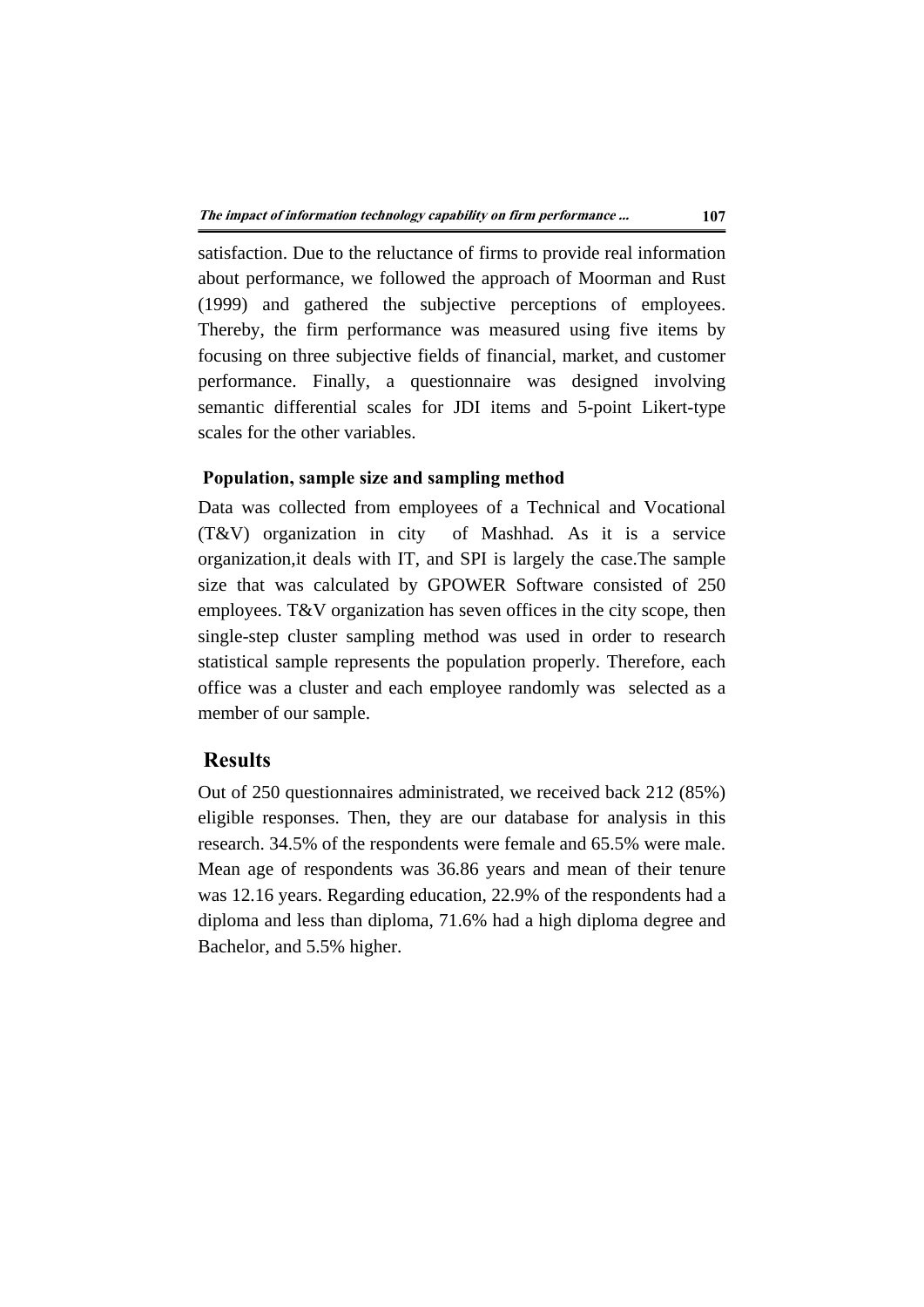#### **Measures'reliability and validity**

According to early sampling, the reliability of the questionnaire was 0.954 that was a good reliability.After completion of data collection, the Cronbach's alpha coefficients were calculated for each scale that all exceeded the commonly accepted standard of 0.70. Table 1 shows the covariance matrix of study variables and internal consistency coefficients. To test the scales' construct validity, we conducted a confirmatory factor analysis (CFA) and analyzed the covariance matrix using the maximum likelihood procedure of SPSS Amos v.20. The result of fit indices in the measurement model revealed:  $\chi^2$  = 234.1, df=191, P=.018, GFI=.923, RMR=.048, NFI=.913, IFI=.983, CFI=.982, RMSEA=.033. Based on these findings, we conclude our questionnaire possesses construct validity.

**Table 1. Internal consistency of measures and correlation between variables** 

| <b>Variables</b>                     | $\alpha$ |      |      |      |      |      |
|--------------------------------------|----------|------|------|------|------|------|
| A. IT Capability                     | .853     | .456 |      |      |      |      |
| <b>B.</b> Service Process Innovation | .765     | .262 | .484 |      |      |      |
| C. Employee Satisfaction             | .946     | .194 | .186 | .427 |      |      |
| <b>D.</b> Customer Service           | .814     | .242 | .295 | .184 | .462 |      |
| E. Firm Performance                  | .795     | .250 | .317 | .227 | .231 | .497 |

#### **Hypotheses testing**

In order to test the hypotheses,we combined the components of research model such as IT capability, SPI, employees' satisfaction, customer services, and firm performance to a structural model. The fit measures for SEM inform desirable indices ( $\chi^2$  = 177.264, df = 93, CFI=.946, GFI=.914, NFI=.895, IFI=.947, TLI=.922, RMR=.050, and RMSEA=.065). Figure 2 shows the overall SEM results along with standardized theoretical path coefficients.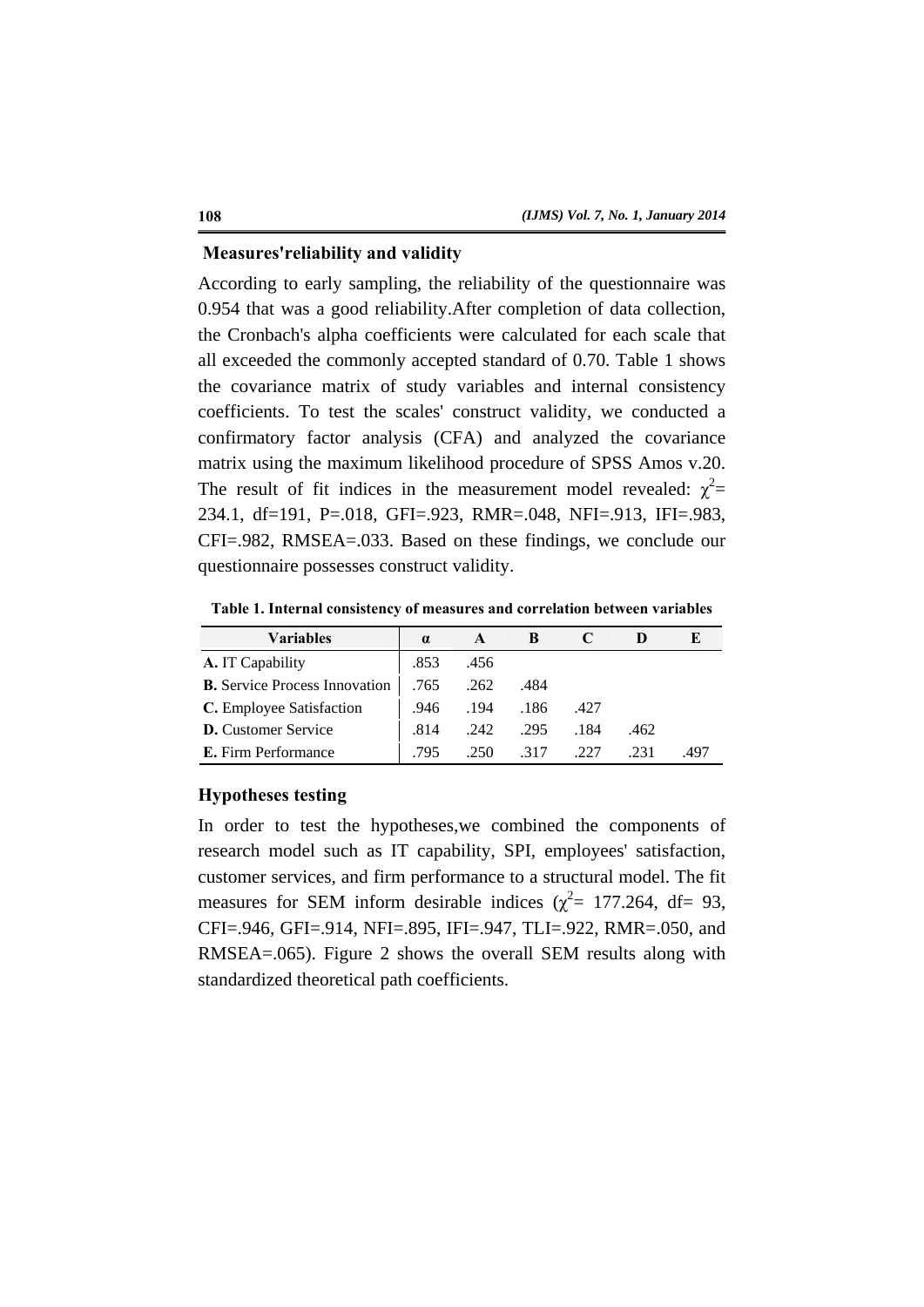

**Fig. 2. Accepted SEM along with standardized coefficients** 

According to the relationships among variables in the final fitted model, the path from employees' job satisfaction to customer services has a significant coefficient that reveals positive effect of job satisfaction on customer services ( $\beta$ =.66, *P*=.002). Thus, first hypothesis is supported and we can say that firms with satisfied employees will provide better customer services. The second hypothesis predicts the positive impact of customer services on firm performance. We see in SEM that the coefficient of this path is .34 (*P* =.000). With regard to this significant coefficient, it is accepted that the greater the degree of customer service practices, the greater the firm performance will be. Thus, second hypothesis is supported. The estimated structural path between IT capability and employees' satisfaction was significant ( $\beta = .60$ ,  $P = .000$ ), thus hypothesis 3 is supported. IT capability also contributes to firm performance ( $\beta = .51$ ,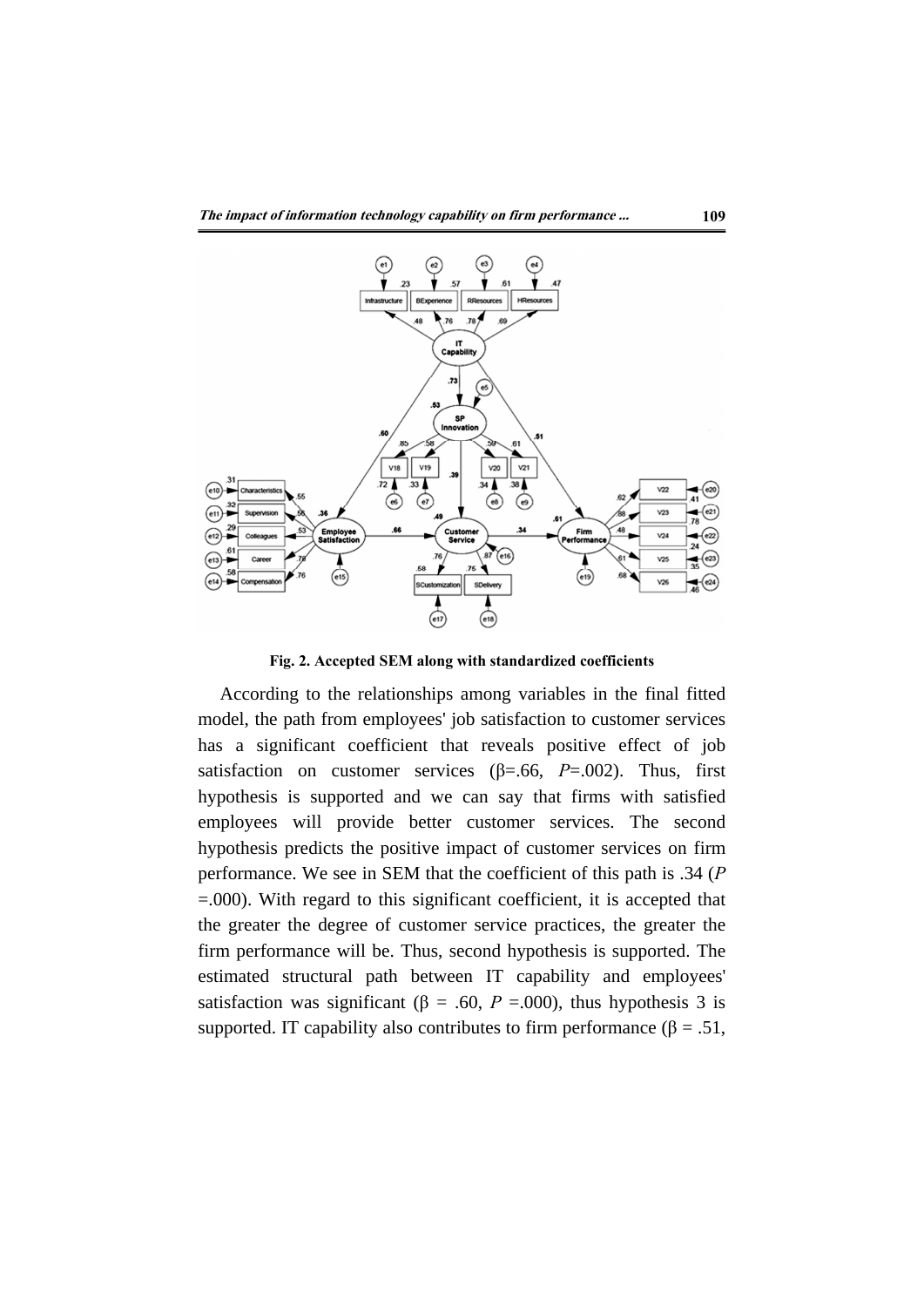$p = 0.000$ . Then, hypothesis 4 is supported too. Finally, in order to examine that SPI fully mediates the relationship between IT capability and customer services, Baron and Kenny's (1986) procedure was applied. Accordingly, given the significant coefficient of the relationship between IT capability and SPI ( $\beta$  = .73, *P* = .000) and SPI and customer services ( $\beta = .39$ ,  $P = .005$ )and a non-significant one between IT capability and customer services ( $\beta$  = .01, *P* = .989) in the main model,and significant coefficient of the direct relationship between IT capability and customer services in an alternative model  $(\beta = .47, P = .000)$  we can conclude that SPI fully mediates the relationship between IT capability and customer services. This means hypothesis 5 is also supported.

### **Discussion**

ECP chain is one of the managerial guidelines for organizations to reach better performance. Literature on business management emphasized that employees' satisfaction improves their services to the costumers, better performance, and pursuit higher profit for their businesses. This importance of ECP chain for organizations has led researchers to pay attention to the factors that affect the chain. We survey the influence of two of these factors including IT capability and SPI in this research. Our findings suggest that IT capability and all the three variables of ECP chain are correlated. More specifically, the relationship between IT capability and employees' satisfaction and firm performance is direct but SPI fully mediates the impact of IT capability on customer services. The results of this study about the relationship between each two variables are fully consistent with previous studies(see for example Brown & Lam, 2008; Chapman *et al*., 2003; Chen &Tsou, 2012; Chiva & Alegre, 2009; Keiningham *et al*., 2006; Mithas *et al*., 2011). Furthermore, the results indicated that the influence of IT capability on the beginning and end of the chain is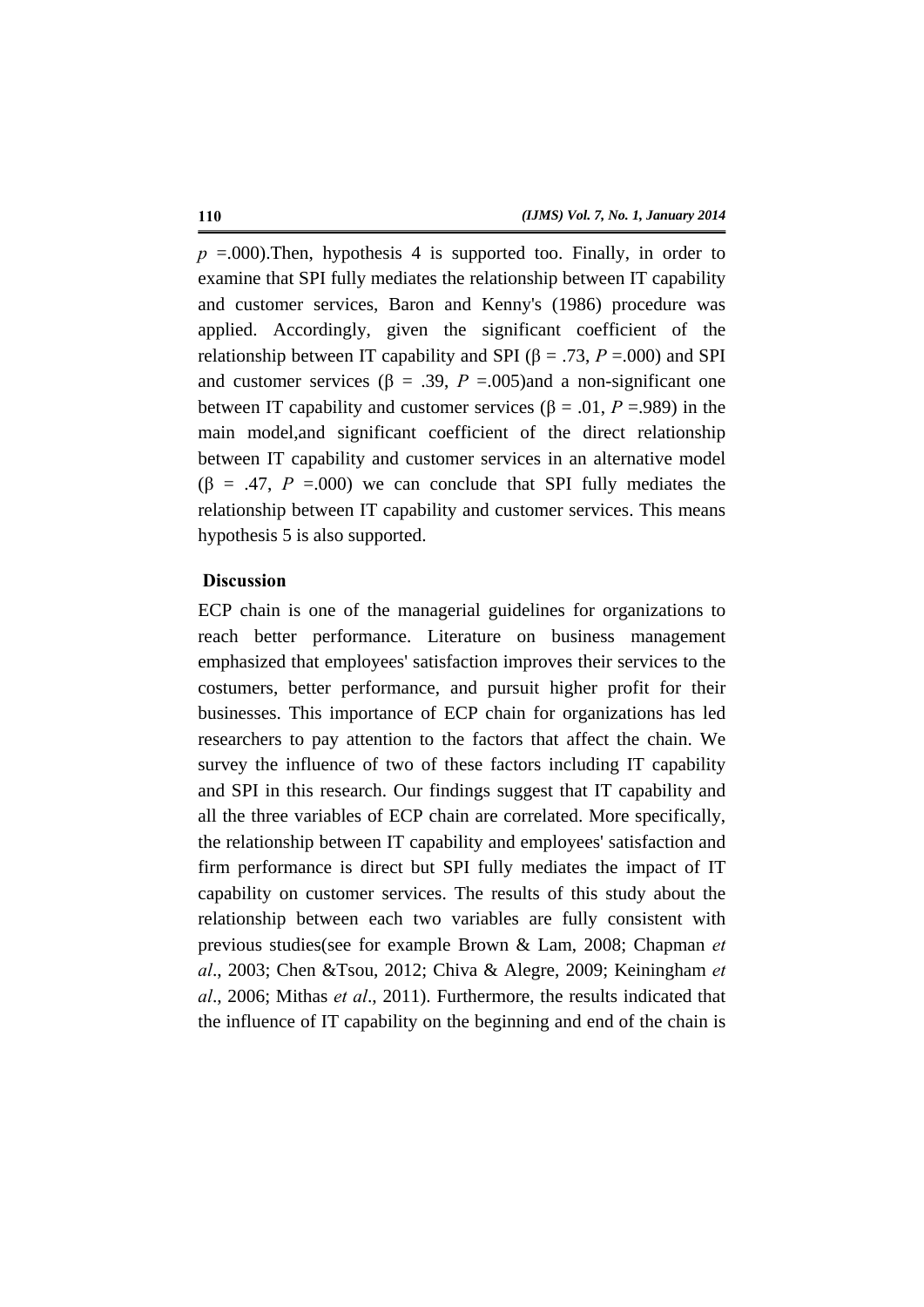stronger, and the improvement focus of ECP chain is not a customer services but is on the employees' satisfaction. These results have significant implications for the ECP chain management and IT practices, which is needed for strategist managers to be focused on reach and better performance. This will be achieved using technological resources and organizational capabilities to satisfy employees, especially boundary employees.

The results of the present study contrary to most of the recent studies (e.g., Chen &Tsou, 2012) provide empirical evidence that IT capability should target at employees' issues (like employees' satisfaction) and yet, to serve the customers and satisfy them, employees are more important than IT capabilities. In fact, IT capability is more effective on employees than customers are and the effect of IT capability of customer services is indirect and less intense. An interesting result of examining the associated weights with the formative constructs of IT capability (i.e., infrastructure, business experience, related resources, and human resources) is that the IT infrastructure weight (0.48) in predicting IT capability is the lowest among the weights. Other IT capability indicators have almost the identical level of the prediction. However, IT related resources are relatively more influential than the others in the study context (0.78) suggesting the importance of not only employee empowerment and employing those applicants who have competence to communicate with IT-related resources, but also aligning and interaction of IT functions with departmental and business functions as facilitators of customer service practices. Further, the values of squared multiple correlation (SMC) of the model reports the predicting capability of employees' satisfaction about 36% and in general, about 61% of the variance independent variable i.e. firm performances are predictable by relationships that suggested in the model of this study. Thus, more attention should be given to ECP chain and the investment on IT-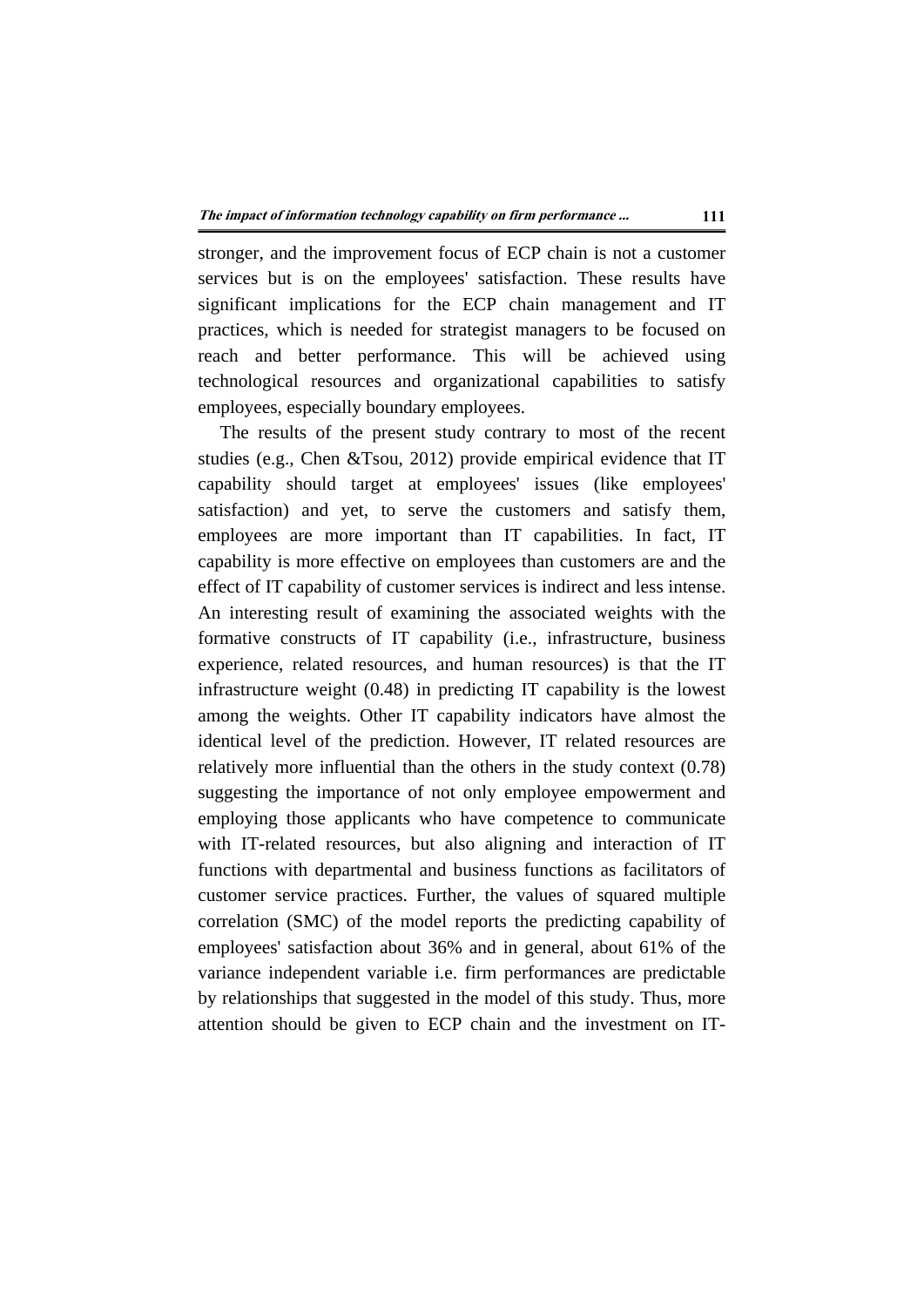related resources to improve this chain. It is highly desirable for increasing performance gains, and it seems that firms in this context i.e. service firms have to consider this component of IT-related resources more,

The direct relationship between IT capability and customer services was not statistically significant in the model and the results indicated that IT capability is an important predictor of SPI that has an impact on customer services and seems to be a critical mediator for satisfactory customer services. Indeed, innovation in service process is something that by means firms transform their IT-related resources into customer services and gain competitive advantage. In other words, a firm can strengthen its competitive advantages than the competitors by manifesting customer needs and demands in various options of service operations.

The statistically significantimpact of customer service on firm performance is the final determinant for indirect relationship between IT capability and firm performance. The coefficient for this path is 0.34 and is the weakest coefficient in the model. Maybe the reason for this low effect is the variables in the model mutually interact with each other and a significant part of the customer services impact on firm performance is applied through IT capability. Most likely, the main reason for the low impact is that the investigated context is in public sector and government-sponsored, and the performance of such organizations may not relate to their customers' satisfaction with the same intensity that exists for private organizations. The results further demonstrate that IT capability has a highly positive effect on firm performance ( $R^2$  = 0.26), indicating IT capability is a good indicator of how well a firm is obtaining/retaining its performance. Therefore, SPI and customer services both together partially mediate the relationship between IT capability and firm performance. In whole, the components of this model yield to predict performance with high power.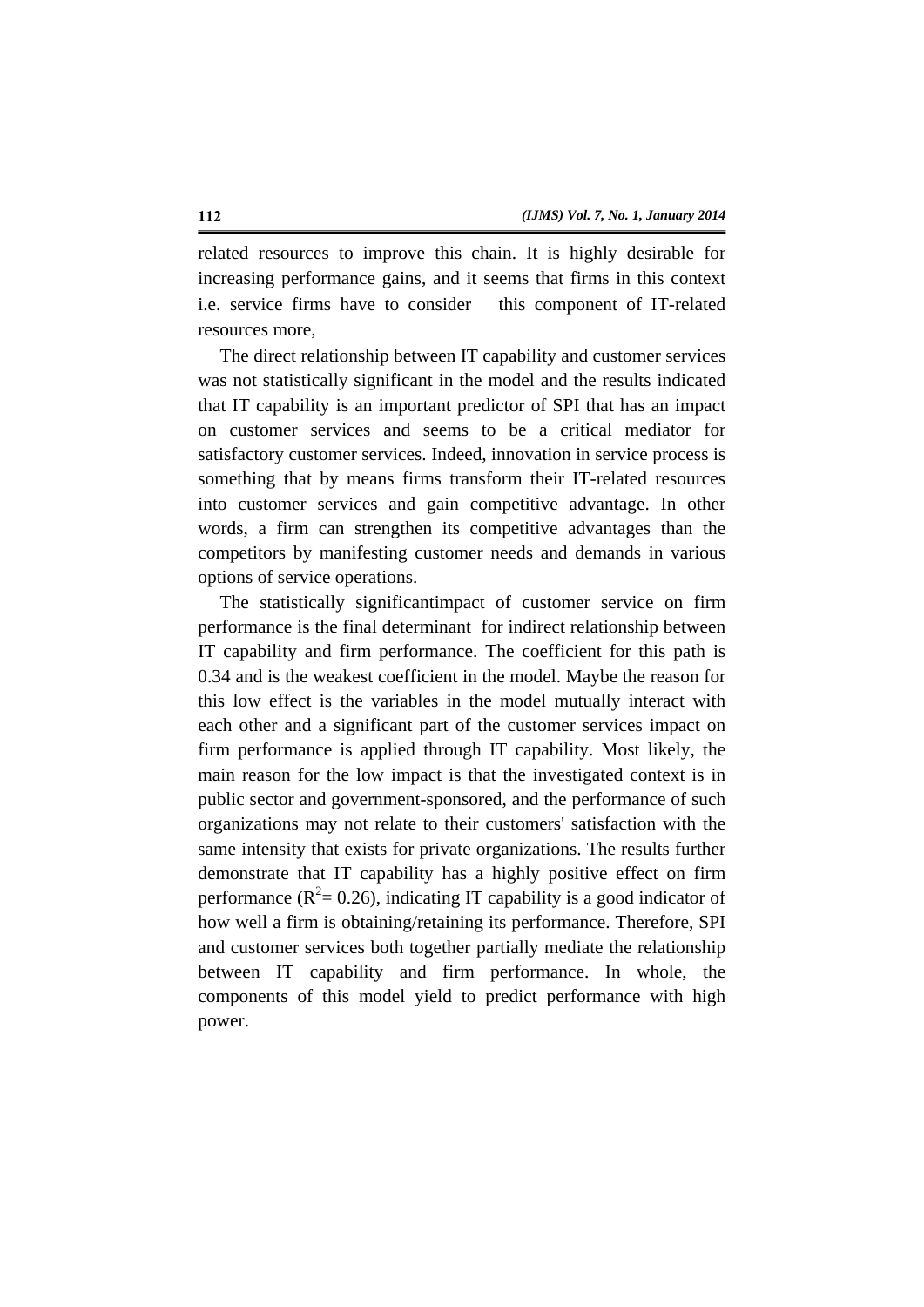#### **Conclusion**

The results of this study provide worth while insights for understanding the association of IT capability and ECP chain, extend earlier empirical findings that link IT capability with firm performance directly and indirectly, and open a new area in future researches on IT capability association with ECP chain.In this regard, we used SPI to link IT capability and customer services, but future researches may investigate a direct linkage between these two or replace a more effective construct to formulate this effect. Given the fact that no direct relationship there existed between IT capability and customer services in the current study, it could be a good idea to investigate the direct relationship between IT capability and ECP chain elements in other organizational contexts such as business organizations and manufacturing ones. In conclusion, this study is one of the first to provide empirical evidence for association of IT capability and all the elements of ECP chain, although one of the mentioned relationships was indirectly confirmed. Furthermore, we found out the improving focus of IT capability is on employees' satisfaction rather than be on customer services in ECP chain. Therefore, future researchers should reinstate this relatively surprising result of the current study.

At the end, few limitations should be considered in interpreting and generalizing the results of this study. We are not able to make causal conclusions and some of the relationships might be inflated or deflated because of the cross-sectional method of this study. However, we utilized the structural equation modeling to somewhat compensate the deficiency of research design. In addition, method variance is less likely to be a serious issue, because we used the various response formats in our questionnaire (Podsakoff *et al*., 2003). Another limitation of this study is related to understudy population, which probably limits the generalizability of results to service organizations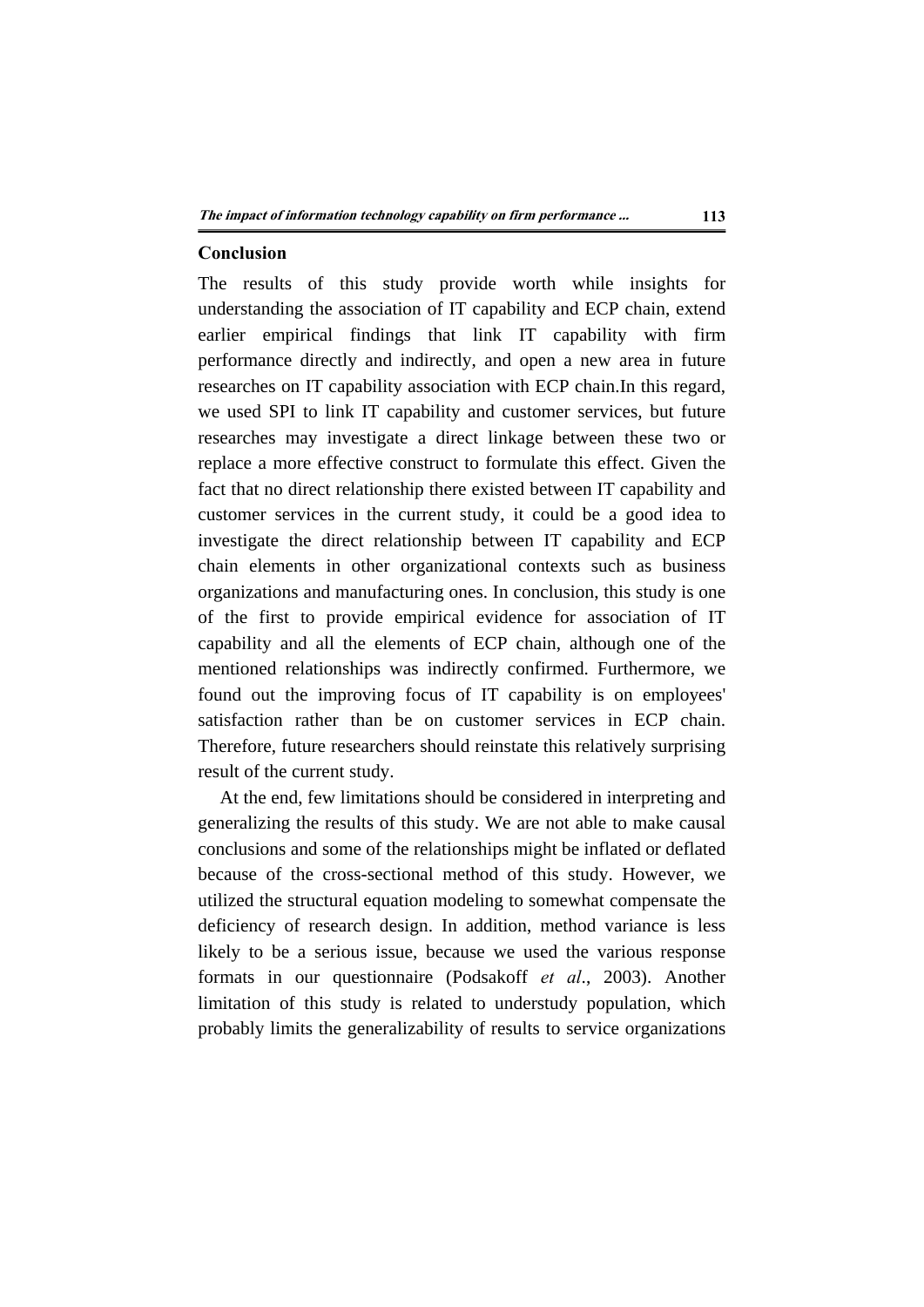or even educational institutions. However, the results can be cautiously generalized to other types of service organizations due to the nature of IT capability, which is largely similar in different types of these organizations.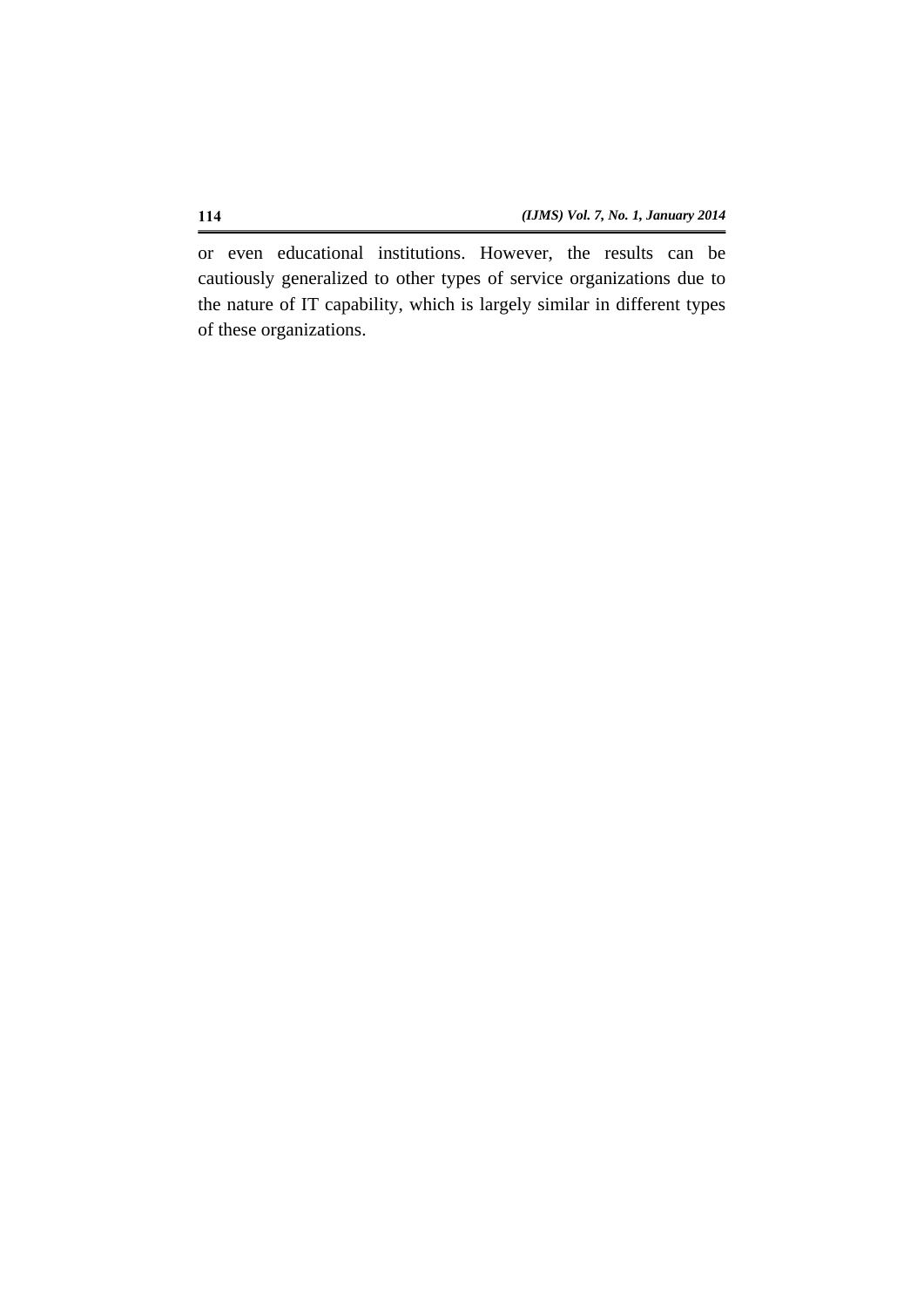### **References**

- Barney, J. B. (2002). *Gaining and sustaining competitive advantage* (2nd Ed.). New Jersey: Prentice-Hall, Upper Saddle River.
- Baron, R. M., & Kenny, D. A. (1986). The moderator–mediator variable distinction in social psychological research: Conceptual, strategic, and statistical considerations. Journal of Personality & Social Psychology, 51, 1173-1182.
- Bassellier, G., Benbasat, I., & Reich, B. H. (2003). The Influence of Business Managers' IT Competence on Championing IT. *Information Systems Research, 14* (4), 317-336. doi: 10.1287/isre.14.4.317.24899
- Batt, R. (2002). Managing customer service: Human resource practices, quit rates, and sales growth. *Academy of management Journal, 45* , 587-597.
- Batt, R. (1999). Work organization, technology, and performance in customer service and sales. *Industrial and Labor Relations Review, 52*, 539-534.
- Bernhardt, K. L., Donthu, N., & Kennett, P. A. (2000). A Longitudinal Analysis of Satisfaction and Profitability. *Journal of Business Research, 47* (2), 161-171. doi: 10.1016/s0148-2963(98)00042-3
- Bharadwaj, A. S. (2000). A resource-based perspective on information technology capability and firm performance: an empirical investigation. *MIS quarterly, 24* (1), 169-196.
- Bhatt, G. D., Grover, V., & GROVER, V. (2005). Types of information technology capabilities and their role in competitive advantage: An empirical study. *Journal of Management Information Systems, 22*  (2), 253-277.
- Bitner, M. J., Ostrom, A. L., & Morgan, F. N. (2008). Service blueprinting: A practical technique for service innovation. *California management review, 50* (3), 66-94.
- Brown, S. P., & Chin, W. W. (2004). Satisfying and Retaining Customers through Independent Service Representatives. *Decision Sciences, 35* (3), 527-550. doi: 10.1111/j.0011-7315.2004.02534.x
- Brown, S. P., & Lam, S. K. (2008). A Meta-Analysis of Relationships Linking Employee Satisfaction to Customer Responses. *Journal of Retailing, 84* (3), 243-255. doi: 10.1016/j.jretai.2008.06.001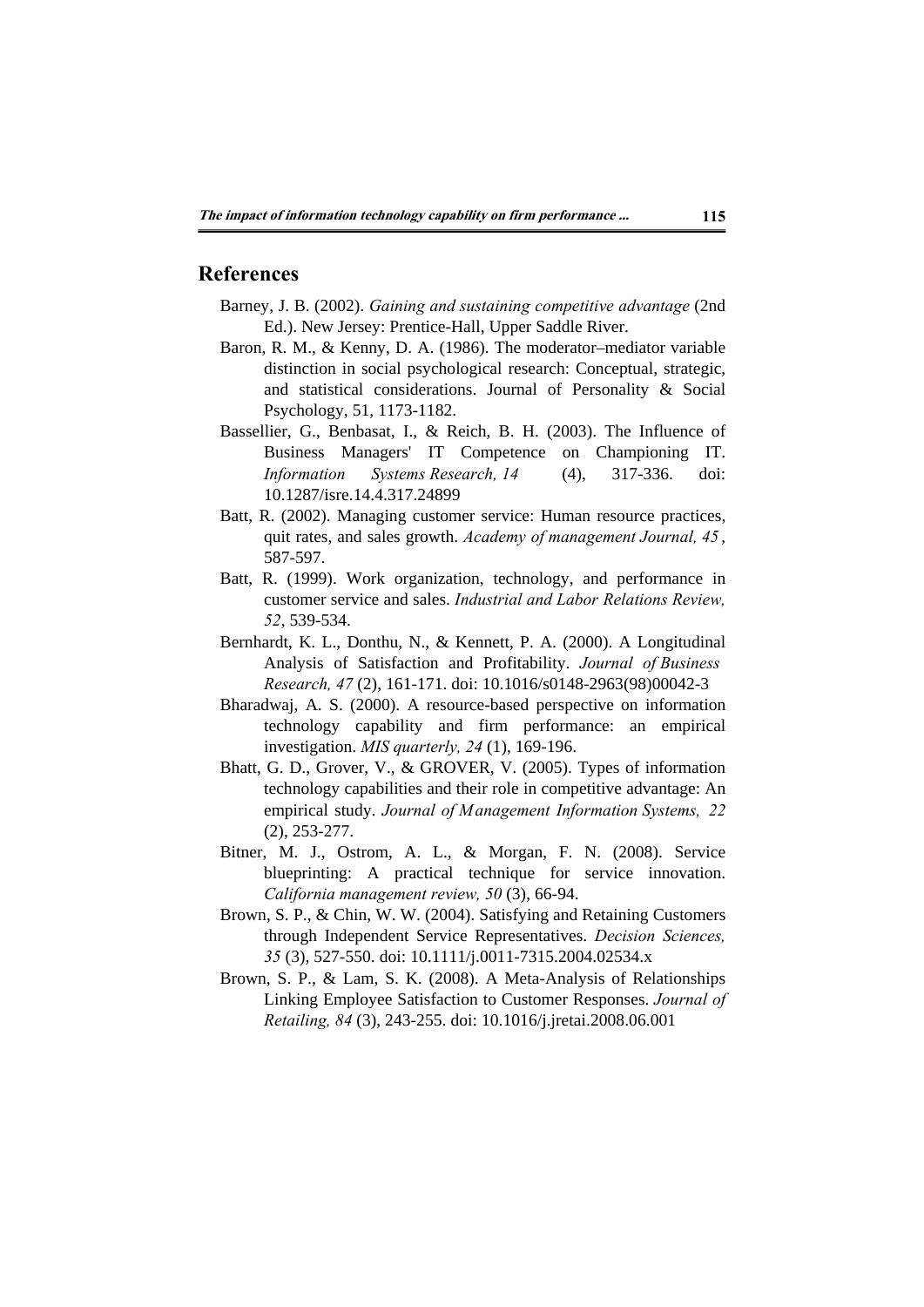- Chapman, R. L., Soosay, C., &Kandampully, J. (2003). Innovation in logistic services and the new business model: a conceptual framework. *International Journal of Physical Distribution & Logistics Management, 33* (7), 630-650.
- Chen, J.-S., &Tsou, H.-T. (2012). Performance effects of IT capability, service process innovation, and the mediating role of customer service. *Journal of Engineering and Technology Management, 29*  (1), 71-94. doi: 10.1016/j.jengtecman.2011.09.007
- Chi, C. G., &Gursoy, D. (2009). Employee satisfaction, customer satisfaction, and financial performance: An empirical examination. *International Journal of Hospitality Management, 28* (2), 245-253. doi: 10.1016/j.ijhm.2008.08.003
- Chiva, R., &Alegre, J. (2009). Organizational Learning Capability and Job Satisfaction: an Empirical Assessment in the Ceramic Tile Industry. *British Journal of Management, 20* (3), 323-340. doi: 10.1111/j.1467-8551.2008.00586.x
- Cotteleer, M. J., &Bendoly, E. (2006). Order Lead-time Improvement Following Enterprise-IT Implementation: An Empirical Study. *MIS Quarterly, 30* (3), 643-660.
- Cronin Jr, J. J., Brady, M. K., &Hult, G. T. M. (2000). Assessing the effects of quality, value, and customer satisfaction on consumer behavioral intentions in service environments. *Journal of Retailing, 76* (2), 193-218. doi: 10.1016/s0022-4359(00)00028-2
- Feuss, W. J., Harmon, J., Wirtenberg, J., &Wides, J. (2004). Linking employees, customers, and financial performance in organizations. *Journal of cost management, 18* (1), 12-23.
- Fitzsimmons, J. A., & Fitzsimmons, M. J. (2000). *New Service Development: Creating Memorable Experiences* : Sage Publications.
- George, W. R. (1990). Internal marketing and organizational behavior: a partnership in developing customer-conscious employees at every level. *Journal of Business Research, 20* (1), 63-70.
- Harter, J. K., Schmidt, F. L., & Hayes, T. L. (2002). Business-unit-level relationship between employee satisfaction, employee engagement, and business outcomes: A meta-analysis. *Journal of Applied Psychology, 87* (2), 268-279.
- Hartline, M. D., & Ferrell, O. C. (1996). The management of customercontact service employees: an empirical investigation. *Journal of Marketing, 60* (4), 52-70.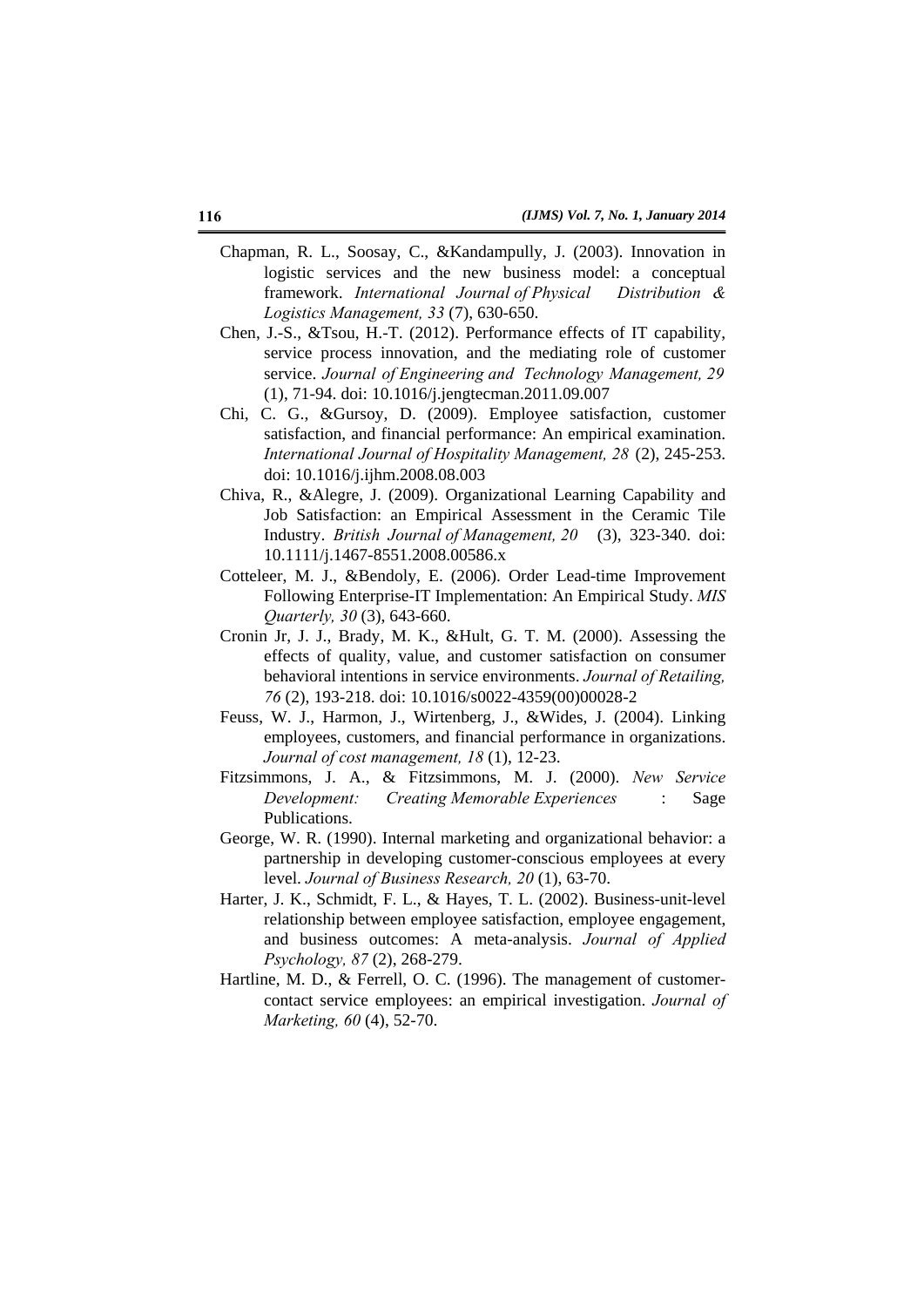- Heskett, I. L., Iones, T. O., Loveman, G. W., &Sasser, W. E. (1994). Putting the Service-Profit Chain to Work. *Harvard Business Review, March-April*, 164-174.
- Hill, A. V., Collier, D. A., Froehle, C. M., Goodale, J. C., Metters, R. D., &Verma, R. (2002). Research opportunities in service process design. *Journal of Operations M anagement, 20*(2), 189-202. doi: 10.1016/s0272-6963(01)00092-4
- Hunter, L. W., &Lafkas, J. J. (1998). *Information, Technology, W ork Practices and Wages.* Paper presented at the Proceedings of the 50th Annual Meeting of the Industrial Relations Research Association, Madison, Wisc: IRRA.
- Johnson, J. W. (1996). Linking Employee Perceptions of Service Climate to Customer Satisfaction. *Personnel Psychology, 49* (4), 831-851. doi: 10.1111/j.1744-6570.1996.tb02451.x
- Jones, E., Busch, P., &Dacin, P. (2003). Firm market orientation and salesperson customer orientation: interpersonal and intrapersonal influences on customer service and retention in business-tobusiness buyer–seller relationships. *Journal of Business Research, 56* (4), 323-340. doi: 10.1016/s0148-2963(02)00444-7
- Karakostas, B., Kardaras, D., & Papathanassiou, E. (2005). The state of CRM adoption by the financial services in the UK: an empirical investigation. *Information & amp: Management*, 42 (6), 853-863. doi: 10.1016/j.im.2004.08.006
- Keiningham, T. L., Aksoy, L., Daly, R. M., Perrier, K., &Solom, A. (2006). Reexamining the link between employee satisfaction and store performance in a retail environment. *International Journal of Service Industry Management, 18* (1), 51-57.
- Koys, D. J. (2001). The Effects of Employee Satisfaction, Organizational Citizenship Behavior, and Turnover on Organizational Effectiveness: A Unit-Level, Longitudinal Study. *Personnel Psychology, 54* (1), 101-114. doi: 10.1111/j.1744- 6570.2001.tb00087.x
- Lai, F., Li, D., Wang, Q., & Zhao, X. (2008). The Information Technology Capability of Third-party Logistics Providers: A Resource-based View and Empirical Evidence from China. *Journal of Supply Chain Management, 44*(3), 22-38. doi: 10.1111/j.1745- 493X. 2008.00064.x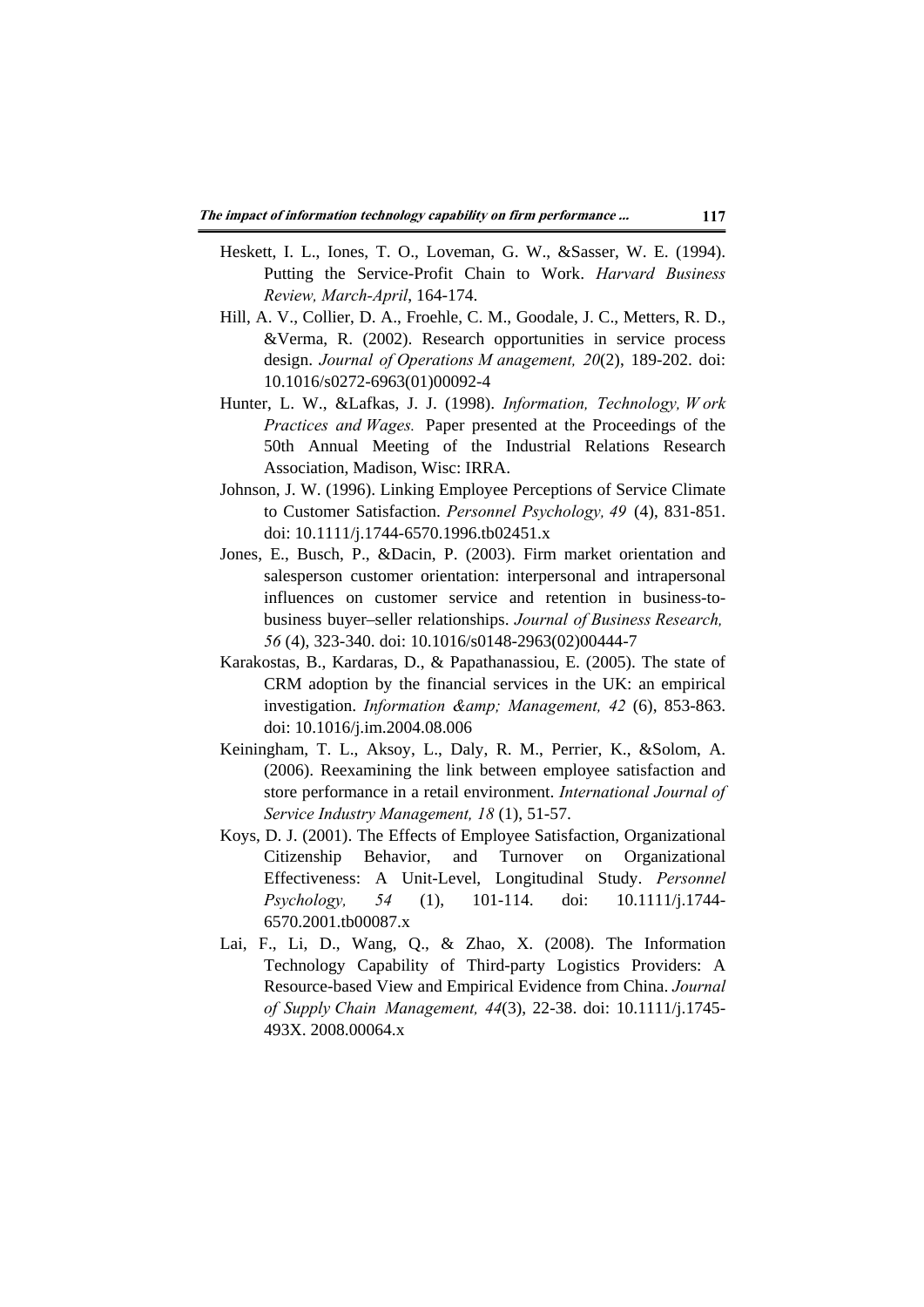- Lee, J. S., &Xon, Y. X. (1996). A customer service process innovation using the integration of data base and case base. *Expert Systems with Applications, 11* (4), 543-552. doi: 10.1016/s0957- 4174(96)00070-x
- Lyytinen, K., & Rose, G. M. (2003). The disruptive nature of information technology innovations: the case of internet computing in systems development organizations. *MIS quarterly, 27* (4), 557-595.
- Madhavaram, S., & Hunt, S. (2008). The service-dominant logic and a hierarchy of operant resources: developing masterful operant resources and implications for marketing strategy. *Journal of the Academy of M arketing Science, 36* (1), 67-82. doi: 10.1007/ s11747 -007-0063-z
- Mithas, S., Ramasubbu, N., Krishnan, M., &Sambamurthy, V. (2005). Information technology infrastructure capability and firm performance: An empirical analysis. Working paper, Ross School of Business, University of Michigan, Ann Arbor.
- Mithas, S., Ramasubbu, N., &Sambamurthy, V. (2011). How information management capability influences firm performance. *MIS quarterly, 35* (1), 237-256.
- Moorman, C., & Rust, R. T. (1999).The role of marketing.*The Journal of Marketing, 63*, 180-197.
- Netemeyer, R. G., Maxham III, J. G., &Pullig, C. (2005). Conflicts in the work-family interface: Links to job stress, customer service employee performance, and customer purchase intent. *Journal of Marketing, 69* (2), 130-143.
- Payne, S. C., & Webber, S. S. (2006). Effects of service provider attitudes and employment status on citizenship behaviors and customers' attitudes and loyalty behavior. *Journal of Applied Psychology, 91*(2), 365-378.
- Podsakoff, P. M., MacKenzie, S. B., Lee, J. Y., &Podsakoff, N. P. (2003). Common method biases in behavioral research: a critical review of the literature and recommended remedies. *Journal of Applied Psychology, 88* (5), 879-903.
- Rabinovich, E., Dresner, M. E., & Evers, P. T. (2003). Assessing the effects of operational processes and information systems on inventory performance. *Journal of Operations M anagement, 21*  (1), 63-80. doi: 10.1016/s0272-6963(02)00041-4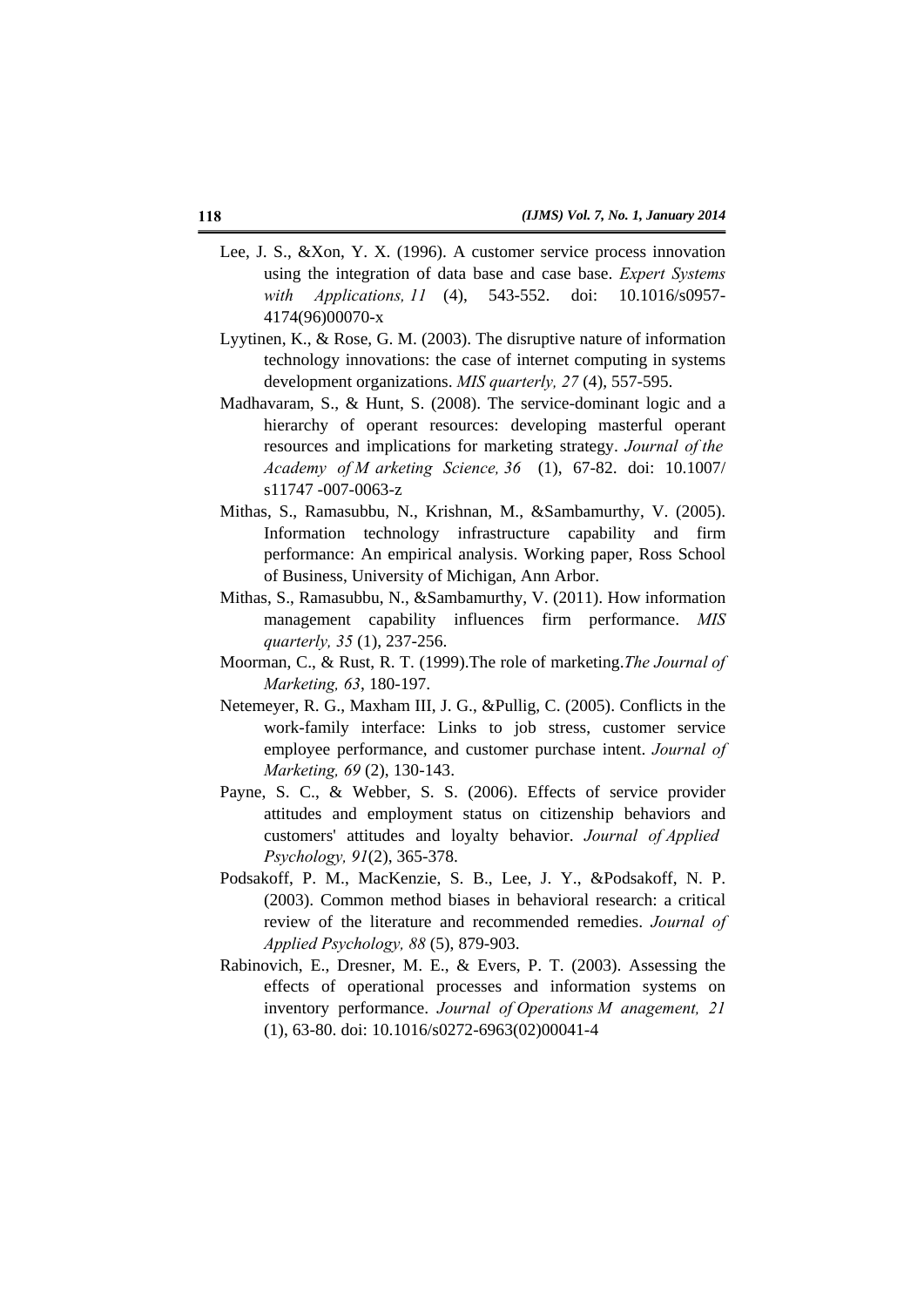- Ravarini, A. (2010). *Information technology capability within smallmedium enterprises.* (Doctoral Dissertation), Edith Cowan University, Perth, Australia.
- Real, J. C., Leal, A., &Roldán, J. L. (2006). Information technology as a determinant of organizational learning and technological distinctive competencies. *Industrial Marketing Management, 35*  (4), 505-521. doi: 10.1016/j.indmarman.2005.05.004
- Reynierse, J. H., &Harker, J. B. (1992). Employee and customer perceptions of service in banks: Teller and customer service representative ratings. *Human Resource Planning, 15* (4), 31-46.
- Ross, J. W., Beath, C. M., & Goodhue, D. L. (1996). Develop long-term competitiveness through IT assets. *Sloan Management Review, 38*  (1), 31-42.
- Rucci, A. J., Kirn, S. P., & Quinn, R. T. (1998). The employee-customerprofit chain at Sears. *Harvard Business Review, January-February*, 82-98.
- Ruggles, R. (1998). The state of the notion: Knowledge Management in Practice. *California management review, 40* (3), 80-89.
- Santhanam, R., & Hartono, E. (2003). Issues in linking information technology capability to firm performance. *MIS quarterly, 27* (1), 125-153.
- schlesinger, L., &Heskett, J. (1991). Breaking the cycle of failure in services. *Sloan Management Review, 32* (Spring), 17-28.
- Schlesinger, L. A., &Zornitsky, J. (1991). Job satisfaction, service capability, and customer satisfaction: An examination of linkages and management implications. *Human Resource Planning, 14* (2), 141-149.
- Schmit, M. J., &Allscheid, S. P. (1995). Employee Attitudes and Customer Satisfaction: Making Theoretical and Empirical Connections. *Personnel Psychology, 48* (3), 521-536. doi: 10.1111/j.1744-6570.1995.tb01768.x
- Schneider, B., Ashworth, S. D., Higgs, A. C., & Carr, L. (1996). Design, validity, and use of strategically focused employee attitude surveys. *Personnel Psychology, 49* (3), 695-705.
- Schneider, B., White, S. S., & Paul, M. C. (1998). Linking service climate and customer perceptions of service quality: Tests of a causal model. *Journal of applied Psychology, 83*(2), 150-163.